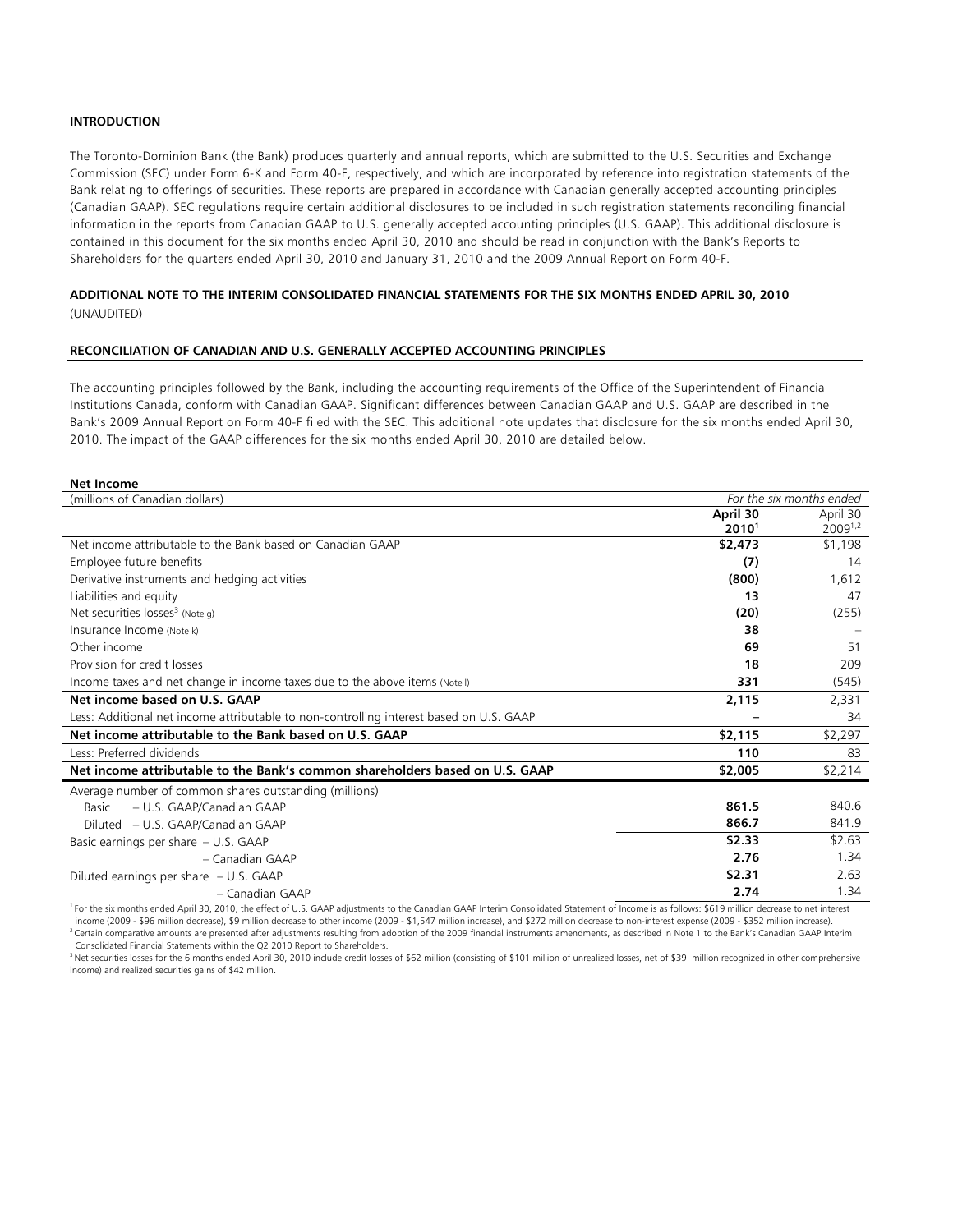## **Interim Consolidated Statement of Comprehensive Income**

| (millions of Canadian dollars)                                                           |                 |         |           | For the six months ended |
|------------------------------------------------------------------------------------------|-----------------|---------|-----------|--------------------------|
|                                                                                          |                 |         | April 30  | April 30                 |
|                                                                                          |                 |         | 2010      | 2009                     |
|                                                                                          | <b>Canadian</b> | Adjust- |           |                          |
|                                                                                          | <b>GAAP</b>     | ments   | U.S. GAAP | U.S. GAAP                |
| Net income attributable to the Bank                                                      | \$2,473         | (358)   | \$2,115   | \$2,297                  |
| Other comprehensive income (loss), net of income taxes                                   |                 |         |           |                          |
| Change in unrealized gains (losses) on available-for-sale securities, net of             |                 |         |           |                          |
| hedging activities <sup>1</sup>                                                          |                 | 66      | 63        |                          |
|                                                                                          | (3)             |         |           | 125                      |
| Reclassification to earnings of net losses (gains) in respect of available-for-sale      |                 |         |           |                          |
| securities <sup>2</sup>                                                                  | (3)             |         | (3)       | 167                      |
| Net change in unrealized foreign currency translation gains (losses) on                  |                 |         |           |                          |
| investments in subsidiaries, net of hedging activities 3,4                               | (1,525)         | (41)    | (1, 566)  | 3,077                    |
| Change in net gains (losses) on derivative instruments designated as cash flow           |                 |         |           |                          |
| hedges <sup>5</sup>                                                                      | (84)            | 720     | 636       | 832                      |
| Reclassification to earnings of gains on cash flow hedges <sup>6</sup>                   | (581)           |         | (581)     | (539)                    |
| Pension liability adjustment <sup>7</sup>                                                |                 | (3)     | (3)       | (34)                     |
| Other comprehensive income (loss), net of tax                                            | (2, 196)        | 742     | (1, 454)  | 3,628                    |
| Comprehensive income attributable to the Bank                                            | 277             | 384     | 661       | 5,925                    |
| Add: Comprehensive income attributable to non-controlling interest                       |                 |         |           | 90                       |
|                                                                                          | 53              |         | 53        |                          |
| Total comprehensive income                                                               | \$330           | \$384   | \$714     | \$6,015                  |
| Net of income tax provison (benefit) of \$92 million (April 30, 2009 - \$(156) million). |                 |         |           |                          |

<sup>2</sup> Net of income tax provison (benefit) of \$nil million (April 30, 2009 – \$(72) million).<br><sup>3</sup> Net of income tax provison of \$367 million (April 30, 2000 – \$125 million).

 $3$  Net of income tax provison of \$367 million (April 30, 2009 – \$125 million).

<sup>4</sup> Includes \$997 million (April 30, 2009 – \$109 million) of after-tax gains arising from hedges of the Bank's investment in foreign operations.<br><sup>5</sup> Net of inserts the arrivises of \$21.4 million (April 20, 2000 – \$200 mill

<sup>5</sup> Net of income tax provison of \$314 million (April 30, 2009 – \$386 million).<br><sup>6</sup> Net of income tax provison of \$269 million (April 30, 2009 – \$233 million).

7 Net of income tax provison of \$20 million (April 30, 2009 – \$28 million).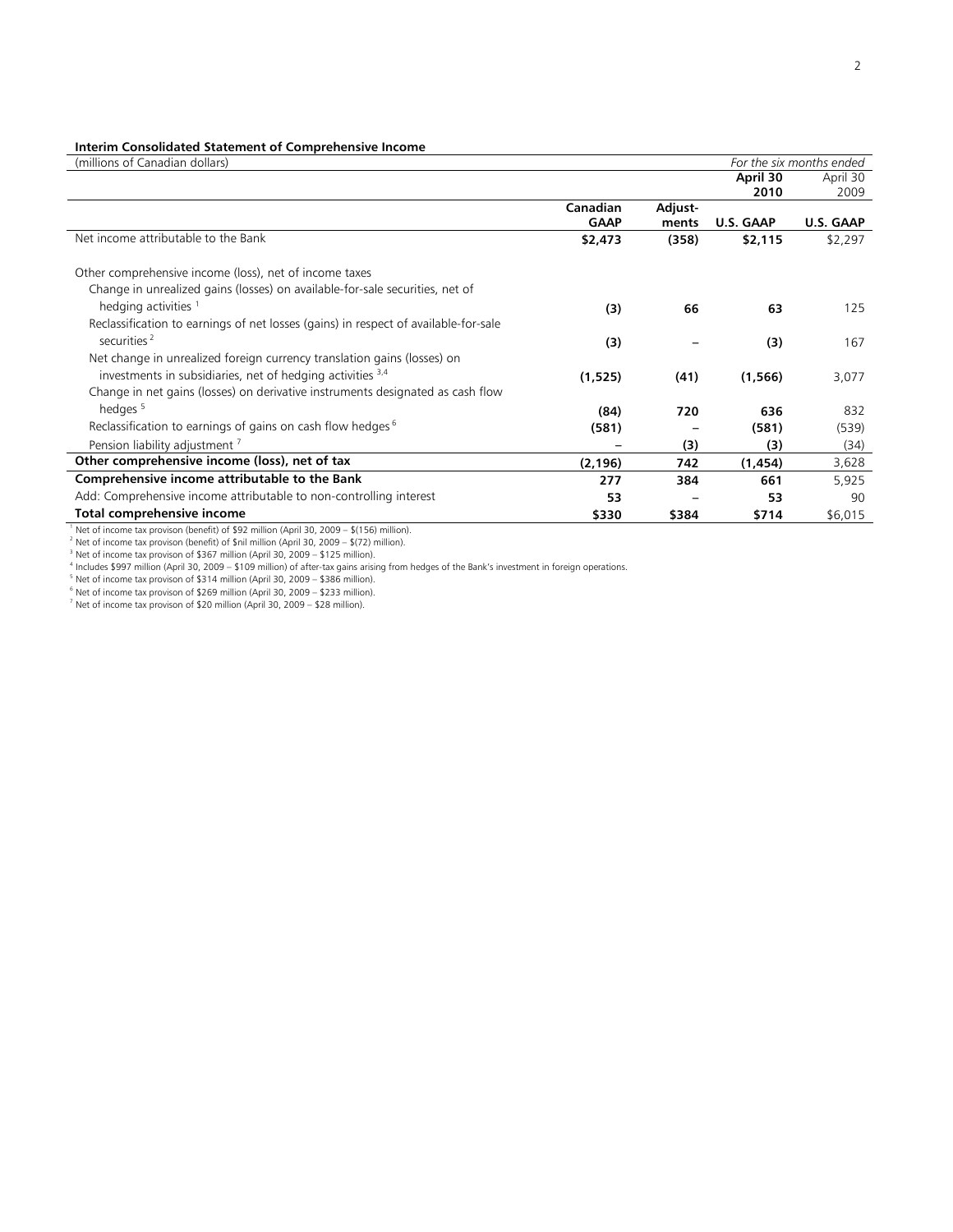# **Condensed Interim Consolidated Balance Sheet**

| (millions of Canadian dollars)                                                      |              |                          |                          |              |                   | As at        |
|-------------------------------------------------------------------------------------|--------------|--------------------------|--------------------------|--------------|-------------------|--------------|
|                                                                                     |              |                          | April 30,                |              |                   | October 31,  |
|                                                                                     |              |                          | 2010                     |              |                   | 2009         |
|                                                                                     | Canadian     | Adjust-                  | <b>U.S.</b>              | Canadian     | Adjust-           | U.S.         |
|                                                                                     | <b>GAAP</b>  | ments                    | <b>GAAP</b>              | <b>GAAP</b>  | ments             | <b>GAAP</b>  |
| Assets                                                                              |              |                          |                          |              |                   |              |
| Cash                                                                                | \$2,629      |                          | \$2,629                  | \$2,414      | \$<br>$\equiv$    | \$2,414      |
| Interest-bearing deposits with banks                                                | 22,043       | (3, 478)                 | 18,565                   | 19,103       | (3, 333)          | 15,770       |
| Securities                                                                          |              |                          |                          |              |                   |              |
| Trading                                                                             | 55,185       | 529                      | 55,714                   | 51,084       |                   | 51,084       |
| Designated as trading under the fair value option                                   | 2,614        | $\qquad \qquad -$        | 2,614                    | 3,236        |                   | 3,236        |
| Available-for-sale                                                                  | 95,307       | 15,526                   | 110,833                  | 84,841       | 18,248            | 103,089      |
| Held-to-maturity                                                                    | 8,967        | (8, 434)                 | 533                      | 9,662        | (9,229)           | 433          |
| Securities purchased under reverse repurchase agreements                            | 42,292       |                          | 42,292                   | 32,948       |                   | 32,948       |
| Loans                                                                               |              |                          |                          |              |                   |              |
| Residential mortgages                                                               | 64,394       | (437)                    | 63,957                   | 65,665       | (612)             | 65,053       |
| Consumer installment and other personal                                             | 97,891       | $\overline{\phantom{0}}$ | 97,891                   | 94,357       | $\sim$            | 94,357       |
| Credit card                                                                         | 8,539        | $\overline{\phantom{a}}$ | 8,539                    | 8,152        | $\equiv$          | 8,152        |
| Business and government                                                             | 76,517       | (5)                      | 76,512                   | 75,966       | 19                | 75,985       |
| Business and government designated as trading                                       |              |                          |                          |              |                   |              |
| under the fair value option                                                         | 138          |                          | 138                      | 210          | L,                | 210          |
| Debt securities classified as loans                                                 | 8,840        | (8, 840)                 | $\overline{\phantom{a}}$ | 11,146       | (11, 146)         |              |
|                                                                                     | 256,319      | (9, 282)                 | 247,037                  | 255,496      | (11, 739)         | 243,757      |
| Allowance for loan losses                                                           | (2,318)      | 295                      | (2,023)                  | (2,368)      | 288               | (2,080)      |
| Loans (net)                                                                         | 254,001      | (8,987)                  | 245,014                  | 253,128      | (11, 451)         | 241.677      |
| Investment in TD Ameritrade                                                         | 5,298        | $\qquad \qquad -$        | 5,298                    | 5,465        | $\sim$            | 5,465        |
| Derivatives                                                                         | 41,764       | (33, 956)                | 7,808                    | 49,445       | (39, 456)         | 9,989        |
| Goodwill                                                                            | 14,280       | 21                       | 14,301                   | 15,015       | (82)              | 14,933       |
| Other intangibles                                                                   | 2,287        | (8)                      | 2,279                    | 2,546        | $\sim$            | 2,546        |
| Other assets                                                                        | 27,238       | 7,039                    | 34,277                   | 28,332       | 6,260             | 34,592       |
| <b>Total assets</b>                                                                 | 573,905      | (31, 748)                | 542,157                  | \$577,219    | \$ (39,043)       | \$518,176    |
| <b>Liabilities</b>                                                                  |              |                          |                          |              |                   |              |
| Deposits                                                                            | 404,492      | (3,067)                  | 401,425                  | 391,034      | \$(3,465)         | \$387,569    |
| Derivatives                                                                         | 44,521       | (34, 032)                | 10,489                   | 48,152       | (39, 407)         | 8,745        |
| Other liabilities                                                                   | 72,099       | 6,056                    | 78,155                   | 63,926       | 4,899             | 68,825       |
| Subordinated notes and debentures                                                   | 12,328       |                          | 12,328                   | 12,383       |                   | 12,383       |
| Liabilities for preferred shares                                                    | 550          | (550)                    | $\qquad \qquad -$        | 550          | (550)             |              |
| Liabilities for capital trust securities                                            |              |                          |                          | 895          | (895)             |              |
| <b>Total liabilities</b>                                                            | 533,990      | (31, 593)                | 502,397                  | 516,940      | (39, 418)         | 477,522      |
| Equity                                                                              |              |                          |                          |              |                   |              |
| Bank shareholders' equity<br>Common shares                                          | 16,003       |                          | 16,042                   |              |                   |              |
|                                                                                     |              | 39                       |                          | 15,357       | 39<br>550         | 15,396       |
| Preferred shares                                                                    | 3,394<br>252 | 550                      | 3,944<br>246             | 3,395<br>321 | $\qquad \qquad -$ | 3,945<br>321 |
| Contributed surplus                                                                 | 19,956       | (6)<br>47                | 20,003                   | 18,632       | 417               | 19,049       |
| Retained earnings (Note b)                                                          |              |                          |                          |              |                   |              |
| Accumulated other comprehensive income<br>Net unrealized gain on available-for-sale |              |                          |                          |              |                   |              |
| securities, net of hedging activities <sup>1</sup>                                  | 733          | 526                      | 1,259                    | 739          | 460               | 1,199        |
| Net unrealized foreign currency translation loss                                    |              |                          |                          |              |                   |              |
| on investments in subsidiaries, net of hedging activities                           | (3,064)      | (34)                     | (3,098)                  | (1,539)      | 7                 | (1, 532)     |
| Net gain on derivatives designated as                                               |              |                          |                          |              |                   |              |
| cash flow hedges                                                                    | 1,150        | (641)                    | 509                      | 1,815        | (1,360)           | 455          |
| Pension liability adjustment                                                        |              | (636)                    | (636)                    |              | (633)             | (633)        |
| Total accumulated other comprehensive income                                        | (1, 181)     | (785)                    | (1,966)                  | 1,015        | (1,526)           | (511)        |
| Total Bank shareholders' equity                                                     | 38,424       | (155)                    | 38,269                   | 38,720       | (520)             | 38,200       |
| Non-controlling interests                                                           | 1,491        |                          | 1,491                    | 1,559        | 895               | 2,454        |
| <b>Total equity</b>                                                                 | 39,915       | (155)                    | 39,760                   | 40,279       | 375               | 40,654       |
| <b>Total liabilities and equity</b>                                                 | 573,905      | (31, 748)                | 542,157                  | \$577,219    | $$$ (39,043)      | \$518,176    |

<sup>1</sup>Includes \$65 million of the non-credit component of other-than-temporary impairment related to available-for-sale debt securities.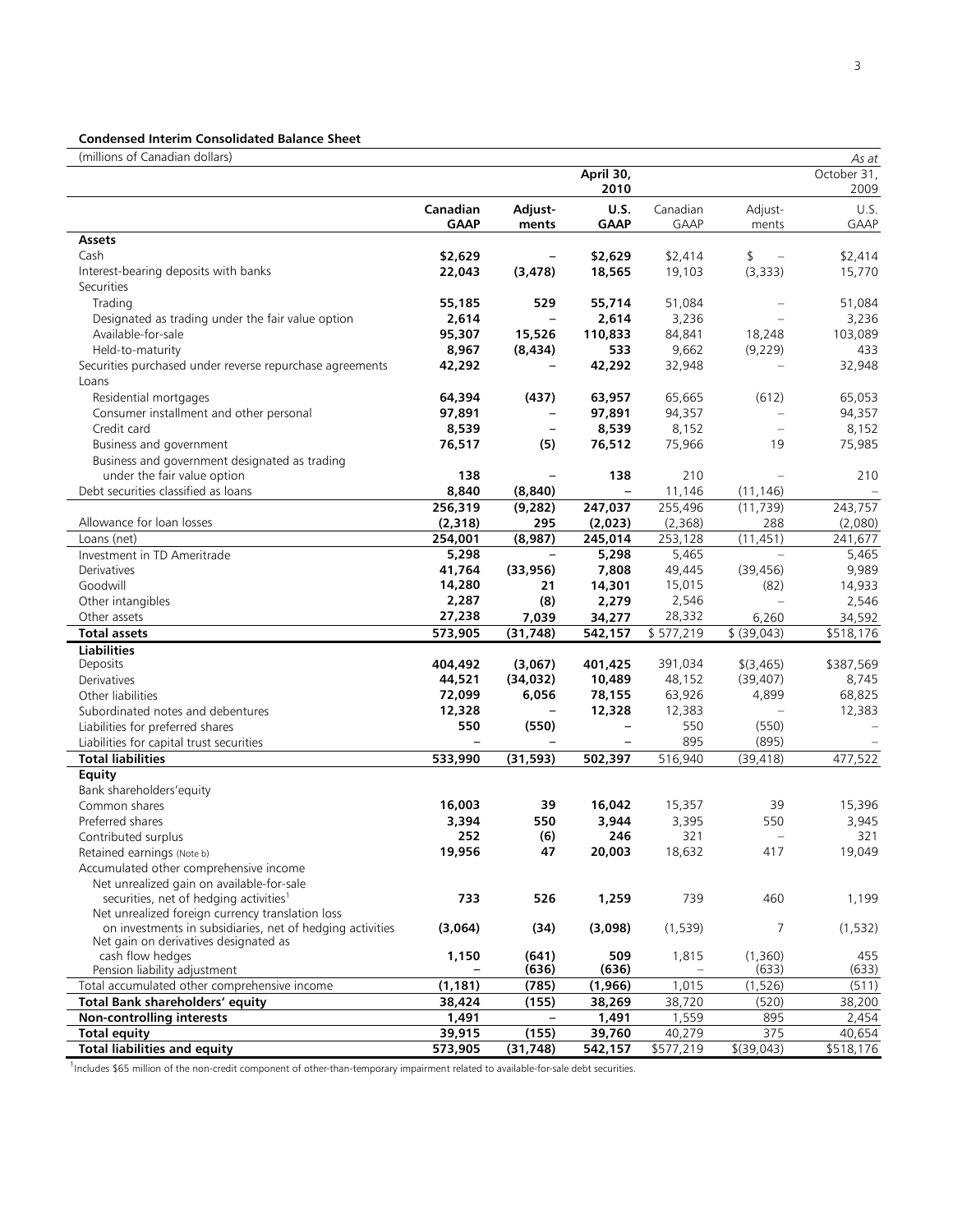# **Interim Consolidated Statement of Cash Flows**

| (millions of Canadian dollars)                                                                                                                                                                                                                               |                |                          |                  |                   |                          | For the six months ended |
|--------------------------------------------------------------------------------------------------------------------------------------------------------------------------------------------------------------------------------------------------------------|----------------|--------------------------|------------------|-------------------|--------------------------|--------------------------|
|                                                                                                                                                                                                                                                              |                |                          | April 30<br>2010 |                   |                          | April 30<br>20091        |
|                                                                                                                                                                                                                                                              | Canadian       | Adjust-                  | <b>U.S.</b>      | Canadian Adjust-  |                          | U.S.                     |
|                                                                                                                                                                                                                                                              | <b>GAAP</b>    | ments                    | <b>GAAP</b>      | GAAP              | ments                    | GAAP                     |
| Cash flows from (used in) operating activities                                                                                                                                                                                                               |                |                          |                  |                   |                          |                          |
| Net income attributable to the Bank                                                                                                                                                                                                                          | \$2,473        | $$$ (358)                | \$2,115          |                   | \$1,198 \$1,099          | \$2,297                  |
| Adjustments to determine net cash flows from (used in) operating activities:                                                                                                                                                                                 |                |                          |                  |                   |                          |                          |
| Provision for credit losses                                                                                                                                                                                                                                  | 882            | (18)                     | 864              | 1,402             | (209)                    | 1,193                    |
| Restructuring costs                                                                                                                                                                                                                                          | 17             | $\overline{\phantom{0}}$ | 17               | 27                |                          | 27                       |
| Depreciation                                                                                                                                                                                                                                                 | 275            | $\qquad \qquad -$        | 275              | 278               | $\equiv$                 | 278                      |
| Amortization of other intangibles                                                                                                                                                                                                                            | 298            | $\qquad \qquad -$        | 298              | 344               | $\equiv$                 | 344                      |
| Net securities losses (gains)                                                                                                                                                                                                                                | (64)           | 20                       | (44)             | 373               | 255                      | 628                      |
| Net gain on securitizations                                                                                                                                                                                                                                  | (170)          | $\qquad \qquad -$        | (170)            | (181)             | $\equiv$                 | (181)                    |
| Equity in net income of an associated company                                                                                                                                                                                                                | (116)          | $\qquad \qquad -$        | (116)            | (152)             | $\equiv$                 | (152)                    |
| Non-controlling interests                                                                                                                                                                                                                                    | 53             | $\qquad \qquad -$        | 53               | 56                | 34                       | 90                       |
| Future income taxes                                                                                                                                                                                                                                          | $\overline{2}$ | (331)                    | (329)            | (43)              | 545                      | 502                      |
| Changes in operating assets and liabilities                                                                                                                                                                                                                  |                |                          |                  |                   |                          |                          |
| Current income taxes receivable and payable                                                                                                                                                                                                                  | (116)          | $\qquad \qquad -$        | (116)            | 1,186             |                          | 1,186                    |
| Interest receivable and payable                                                                                                                                                                                                                              | (48)           | $\qquad \qquad -$        | (48)             | 215               |                          | 215                      |
| Trading securities                                                                                                                                                                                                                                           | (3, 479)       | $\qquad \qquad =$        | (3, 479)         | (601)             | $\qquad \qquad -$        | (601)                    |
| Derivative assets                                                                                                                                                                                                                                            | 7,681          | (5, 499)                 | 2,182            |                   | 8,949 (5,246)            | 3,703                    |
| Derivative liabilities                                                                                                                                                                                                                                       | (3,631)        | 5,375                    | 1,744            | (5,372)           | 7,222                    | 1,850                    |
| Other                                                                                                                                                                                                                                                        | (2,077)        | 824                      | (1, 253)         |                   | 3,712 (3,687)            | 25                       |
| Net cash from operating activities                                                                                                                                                                                                                           | 1,980          | 13                       | 1,993            | 11,391            | 13                       | 11,404                   |
| Cash flows from (used in) financing activities                                                                                                                                                                                                               |                |                          |                  |                   |                          |                          |
| Change in deposits                                                                                                                                                                                                                                           | 10,158         | $\overline{\phantom{m}}$ | 10,158           | 25,240            | $\qquad \qquad -$        | 25,240                   |
| Change in securities sold under repurchase agreements                                                                                                                                                                                                        | 7,010          | $\overline{\phantom{m}}$ | 7,010            | (13,987)          | $\equiv$                 | (13, 987)                |
| Change in securities sold short                                                                                                                                                                                                                              | 3,287          | $\qquad \qquad -$        | 3,287            | (4,716)           |                          | (4,716)                  |
| Repayment of subordinated notes and debentures                                                                                                                                                                                                               |                | $\equiv$                 |                  | (18)              |                          | (18)                     |
| Liability for preferred shares and capital trust securities                                                                                                                                                                                                  | (895)          | $\qquad \qquad -$        | (895)            | 6                 |                          | 6                        |
| Translation adjustment on subordinated notes and debentures issued in a                                                                                                                                                                                      |                |                          |                  |                   |                          |                          |
| foreign currency and other                                                                                                                                                                                                                                   | (55)           | $\qquad \qquad -$        | (55)             | 47                |                          | 47                       |
| Common shares issued                                                                                                                                                                                                                                         | 309            | $\overline{\phantom{m}}$ | 309              | 1,384             |                          | 1,384                    |
| Treasury shares acquired for trading securities                                                                                                                                                                                                              | (10)           | $\qquad \qquad =$        | (10)             | $\qquad \qquad -$ | $\qquad \qquad -$        |                          |
| Dividends paid                                                                                                                                                                                                                                               | (891)          | (13)                     | (904)            | (896)             | (13)                     | (909)                    |
| Net proceeds from issuance of preferred shares                                                                                                                                                                                                               |                |                          |                  | 1,497             |                          | 1,497                    |
| Net cash from financing activities                                                                                                                                                                                                                           | 18,913         | (13)                     | 18,900           | 8,557             | (13)                     | 8,544                    |
| Cash flows from (used in) investing activities                                                                                                                                                                                                               |                |                          |                  |                   |                          |                          |
| Interest-bearing deposits with banks                                                                                                                                                                                                                         | (2,940)        |                          | (2,940)          | 1,985             |                          | 1,985                    |
| Activity in available-for-sale, held-to-maturity securities:                                                                                                                                                                                                 |                |                          |                  |                   |                          |                          |
| Purchases                                                                                                                                                                                                                                                    | (40, 584)      |                          | (40, 584)        | (49,082)          | $\overline{\phantom{0}}$ | (49, 082)                |
| Proceeds from maturities                                                                                                                                                                                                                                     | 18,167         |                          | 18,167           | 11,892            |                          | 11,892                   |
| Proceeds from sales                                                                                                                                                                                                                                          | 13,148         |                          | 13,148           | 16,236            | $\equiv$                 | 16,236                   |
| Net change in loans, net of securitizations                                                                                                                                                                                                                  | (6,790)        |                          | (6, 790)         | (26, 741)         |                          | (26, 741)                |
| Proceeds from loan securitizations                                                                                                                                                                                                                           | 6,919          |                          | 6,919            | 14,858            |                          | 14,858                   |
| Net purchases of premises and equipment                                                                                                                                                                                                                      | (59)           |                          | (59)             | (586)             |                          | (586)                    |
| Securities purchased under reverse repurchase agreements                                                                                                                                                                                                     | (9,344)        | $\qquad \qquad -$        | (9, 344)         | 11,614            |                          | 11,614                   |
| Net cash acquired from acquisitions                                                                                                                                                                                                                          | 899            | $\overline{\phantom{0}}$ | 899              |                   |                          |                          |
| Net cash used in investing activities                                                                                                                                                                                                                        | (20, 584)      |                          | (20, 584)        | (19, 824)         | $\equiv$                 | (19, 824)                |
| Effect of exchange rate changes on cash on cash equivalents                                                                                                                                                                                                  | (94)           | $\qquad \qquad -$        | (94)             | (15)              | ÷                        | (15)                     |
| Net increase (decrease) in cash and cash equivalents                                                                                                                                                                                                         | 215            | $\overline{\phantom{0}}$ | 215              | 109               | $\equiv$                 | 109                      |
| Impact due to reporting-period alignment of U.S. entities                                                                                                                                                                                                    |                | $\qquad \qquad -$        |                  | (189)             | $\overline{\phantom{a}}$ | (189)                    |
| Cash and cash equivalents at beginning of period                                                                                                                                                                                                             | 2,414          | $\qquad \qquad -$        | 2,414            | 2,517             | $\qquad \qquad =$        | 2,517                    |
| Cash and cash equivalents at end of period, represented by cash and<br>due from banks                                                                                                                                                                        | \$2,629        |                          | \$2,629          | \$2,437           |                          | \$2,437                  |
|                                                                                                                                                                                                                                                              |                |                          |                  |                   |                          |                          |
| Supplementary disclosure of cash flow information:                                                                                                                                                                                                           |                |                          |                  |                   |                          |                          |
| Amount of interest paid during the period                                                                                                                                                                                                                    | 3,091          |                          | 3,091            | \$5,143           |                          | \$5,143                  |
| Amount of income taxes paid during the period<br><sup>1</sup> Certain comparative amounts are presented after adjustments resulting from adoption of the 2000 financial instruments amondments, as described in Note 1 to the Raply's Canadian GAAR Interior | 768            |                          | 768              | (878)             |                          | (878)                    |

<sup>1</sup> Certain comparative amounts are presented after adjustments resulting from adoption of the 2009 financial instruments amendments, as described in Note 1 to the Bank's Canadian GAAP Interim<br>Consolidated Financial Statem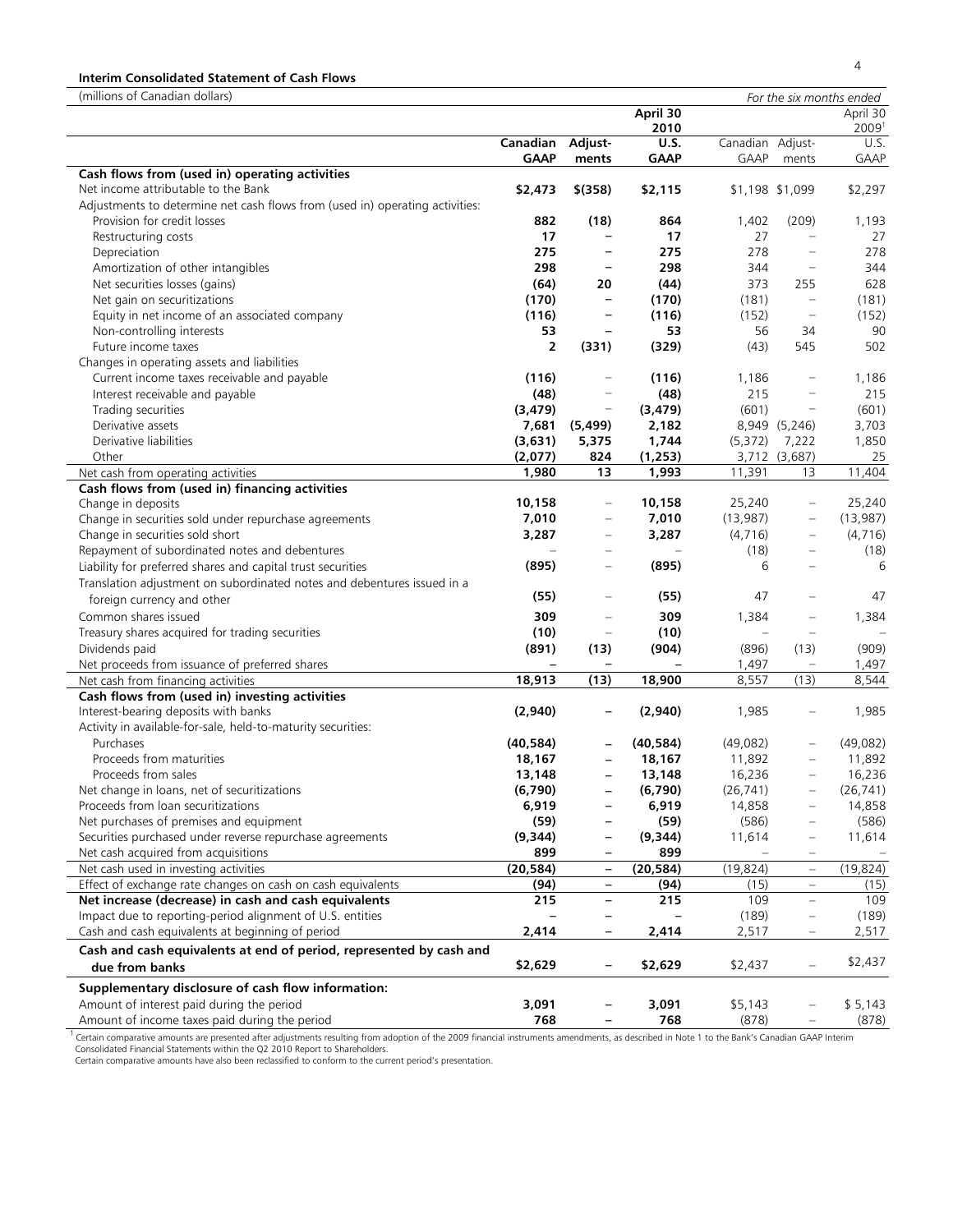# **SIGNIFICANT ACCOUNTING POLICY DIFFERENCES BETWEEN CANADIAN AND U.S. GAAP**

The following note disclosures contain Financial Accounting Standards Board (FASB) Statement No. 168 *The FASB Accounting Standards Codification* references. The Codification is the new single source of authoritative U.S. GAAP (ASC refers to Accounting Standards Codification).

# **U.S. GAAP DISCLOSURES PRESENTED ON A U.S. GAAP BASIS**

The following disclosures are presented on a U.S. GAAP basis to meet additional U.S. GAAP disclosure requirements.

### **(a) BUSINESS COMBINATIONS**

Effective November 1, 2009, the Bank prospectively adopted FASB Statement (SFAS) No. 141 (revised) *Business Combinations* (ASC 805-10), which retains the fundamental concepts of SFAS No. 141 and requires the purchase method of accounting and identification of an acquirer for all business combinations. One of the differences as a result of adoption of this standard relates to acquisition and restructuring costs. Under U.S. GAAP, such costs are generally expensed when incurred while Canadian GAAP requires such costs to be capitalized as part of the purchase consideration. Please refer to Note 6 of the Bank's Canadian GAAP Interim Financial Statements within the Q2 2010 Report to Shareholders for disclosure of the acquisition made during the six months ended April 30, 2010. The adoption of this standard did not have a material impact on the financial position or earnings of the Bank.

#### **(b) NON-CONTROLLING INTEREST**

Effective November 1, 2009, the Bank adopted SFAS No. 160 *Non-controlling Interests* (SFAS 160/ASC 810-10-45-15), which establishes requirements for the accounting and reporting of non-controlling interests in subsidiaries and changes in ownership of subsidiaries. The standard requires that the equity interest of non-controlling shareholders and other equity holders in subsidiaries to be presented as a separate item within the Bank's shareholders' equity. After the initial adoption, upon a loss in control in a subsidiary, any retained non-controlling investment in the former subsidiary must be measured at fair value on the date of deconsolidation with a gain or loss to be recognized in income. After control is obtained, a change in ownership interests that does not result in a loss of control should be accounted for as an equity transaction.

 Under Canadian GAAP, non-controlling interests are presented in between liabilities and shareholders' equity in the Interim Consolidated Balance Sheet. Upon a loss in control in a subsidiary, any retained interest is remeasured based on an allocation from the previous carrying amount. Any ownership increase in a subsidiary already consolidated by the Bank is accounted for as a step acquisition. During the six-months ended April 30, 2010, the Bank had transactions with its non-controlling interest, which had an immaterial impact to the Bank's equity. The adoption of this standard did not have a material impact on the financial position or earnings of the Bank.

 The following table provides a reconciliation of the beginning and ending balance of the shareholders' equity attributable to the non-controlling interest for the period:

# **Non-controlling interest**

| (millions of Canadian dollars)                                          |             |         |             |             | For the six months ended |             |
|-------------------------------------------------------------------------|-------------|---------|-------------|-------------|--------------------------|-------------|
|                                                                         |             |         | April 30    |             |                          | April 30    |
|                                                                         |             |         | 2010        |             |                          | 2009        |
|                                                                         | Canadian    | Adjust- | U.S.        | Canadian    | Adjust-                  | U.S.        |
|                                                                         | <b>GAAP</b> | ments   | <b>GAAP</b> | <b>GAAP</b> | ments                    | <b>GAAP</b> |
| Balance at the beginning of the period <sup>1</sup>                     | \$1,559     | \$895   | \$2,454     | \$1,560     | \$894                    | \$2,454     |
| Net income attributable to non-controlling interest                     | 53          |         | 53          | 53          | 34                       | 87          |
| Ownership increase or decrease in subsidiaries and redemption of shares |             |         |             |             |                          |             |
| from non-controlling interest <sup>1</sup>                              | (28)        | (895)   | (923)       | 8           | 6                        | 14          |
| Foreign exchange and other adjustments                                  | (93)        |         | (93)        |             | (34)                     | (34)        |
| Balance at the end of the period                                        | \$1,491     |         | \$1,491     | \$1,621     | \$900                    | \$2,521     |

<sup>1</sup>Under Canadian GAAP, certain innovative capital structures are classified as liabilities and their corresponding distributions are recorded as interest expense. However, under U.S. GAAP these structures are considered non-controlling interest. On December 31, 2009, one of these innovative structures redeemed all outstanding units, thus removing the related Canadian to U.S. GAAP adjustment.

#### **(c) FAIR VALUE MEASUREMENTS FOR NON-FINANCIAL ASSETS**

Effective November 1, 2009, the Bank adopted the remaining provision of SFAS No.157, *Fair Value Measurements* (SFAS 157/ ASC 820-10- 35-37 to 35-55) that primarily impacts the Bank by requiring additional disclosures about its fair value measurements related to nonfinancial assets and liabilities. Similar to the guidance provided for financial assets and liabilities, the remaining provision of SFAS 157 (ASC 820-10-35-37 to 35-55) defines fair value as the price that would be received to sell an asset or paid to transfer a liability (i.e. exit price) in an orderly transaction between market participants at the measurement date, and establishes a framework for measuring fair value. The standard also establishes a three-level hierarchy for fair value measurements based upon the transparency of inputs to the valuation of an asset or liability as of the measurement date. Please refer to Note 8 to the Bank's Canadian GAAP Interim Consolidated Financial Statements within the Q2 2010 Report to Shareholders for additional discussions on the definition of Level 1, 2 and 3 within the fair value hierarchy. Non-financial assets and liabilities are normally carried at cost and fair value measurements would only be applicable on a nonrecurring basis that is, the assets and liabilities are not measured at fair value on an ongoing basis but are subject to fair value adjustments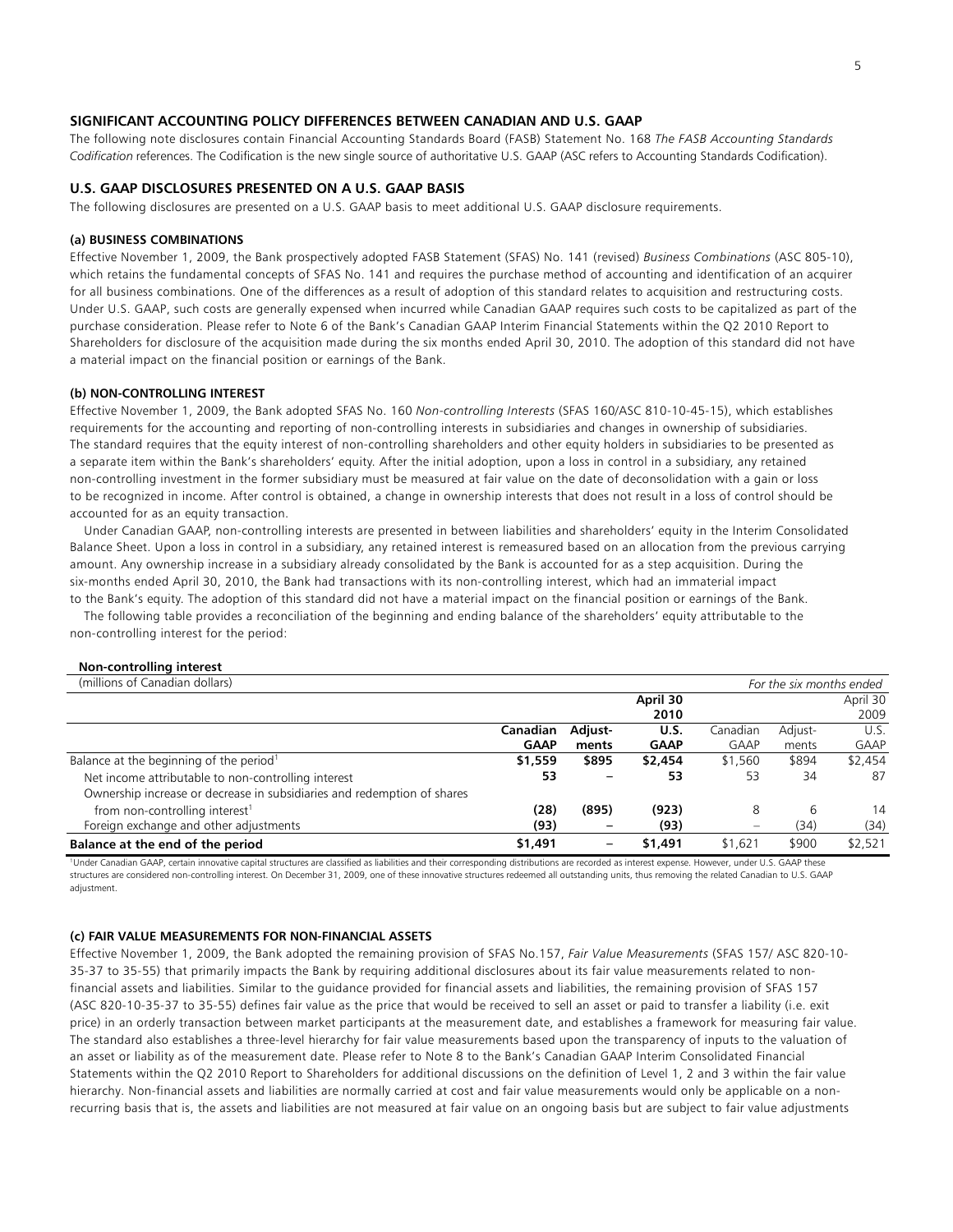in certain circumstances. The adoption of the remaining provision of SFAS 157 (ASC 820-10-35-37 to 35-55) did not have a material impact on the financial position or earnings of the Bank.

 For the six months ended April 30, 2010, certain foreclosed assets were classified as held for sale. The carrying value for these assets is the lower of cost or fair value less cost to sell. Fair value for these assets is determined using third party appraisals. Management applies judgment in the selection of the valuation methodology.

 For the six months ended April 30, 2010, certain non-financial assets were acquired as part of a business combination and asset acquisition. Please refer to Note 6 to the Bank's Canadian GAAP Interim Financial Statements within the Q2 2010 Report to Shareholders for disclosure of the acquisition made during the six months ended April 30, 2010. Fair value for these assets is determined using valuation techniques, including discounted cash flows as well as third party appraisals. The Bank applies judgment in the selection of the valuation methodology and the various inputs to the calculation.

 The following table presents as at April 30, the level within the fair value hierarchy for non-financial assets measured at fair value on a non-recurring basis and the total losses recorded in the Interim Consolidated Statement of Income for these assets and liabilities for the six months ended April 30:

| (millions of Canadian dollars)                                             |         |                          |         |                   |
|----------------------------------------------------------------------------|---------|--------------------------|---------|-------------------|
|                                                                            |         |                          |         | April 30, 2010    |
|                                                                            | Level 1 | Level 2                  | Level 3 | Loss <sup>1</sup> |
| Non-financial assets:                                                      |         |                          |         |                   |
| Assets held for sale                                                       | - 5     | \$61                     | –כ      |                   |
| Non-financial assets acquired in a business combination/asset acquisition  |         | $\overline{\phantom{0}}$ | 422     |                   |
| Total non-financial assets measured at fair value on a non-recurring basis | \$–     | \$61                     | \$422   | 51                |

<sup>1</sup>Loss represents the additional decrease in fair value after the initial classification as assets held for sale.

### **(d) FAIR VALUE MEASUREMENTS FOR FINANCIAL ASSETS AND LIABILITIES MEASURED ON A NON-RECURRING BASIS**

Certain financial assets are measured at fair value on a non-recurring basis; that is, the instruments are not measured at fair value on an ongoing basis but are subject to fair value adjustments in certain circumstances (for example, when there is evidence of impairment or when assets are measured at the lower of cost or market (LOCOM)).

 For the six months ended April 30, 2010, certain equity securities carried at cost that do not have quoted market prices and certain investments accounted for using the equity method were written down to fair value through the Interim Consolidated Statement of Income to reflect other-than-temporary impairment. Fair value for these equity instruments is determined using valuation techniques, including discounted cash flows and a multiple of earnings before taxes, depreciation and amortization. Management applies judgment in the selection of the valuation methodology and the various inputs to the calculation.

 Loans held for sale are measured at LOCOM. For the six months ended April 30, 2010, certain loans held for sale were recorded at fair value as fair value was lower than their amortized cost. Fair value for these loans is determined using broker quotes where available. These inputs are usually Level 2 inputs. Where broker quotes are not available or reliable, the fair value of loans held for sale is determined using quoted prices for comparable assets, adjusted for specific attributes of that loan. If the specific attributes of the loan are unobservable in the market and are significant to the overall valuation of the loan, the instrument is classified in Level 3 of the fair value hierarchy.

 For the six months ended April 30, 2010, certain short-term financial assets and loans were acquired as part of a business combination. For short-term financial assets, fair value is considered to equal the carrying value. The fair value of loans is determined using valuation techniques, including discounting the expected cash flows at market interest rates for loans with similar credit risks. Management applies judgment in the selection of the valuation methodology and the various inputs to the calculation.

 The following table presents as at April 30, 2010, the level within the fair value hierarchy for each of the financial assets measured at fair value on a non-recurring basis and the total losses recorded in the Interim Consolidated Statement of Income for these assets for the six months ended April 30, 2010: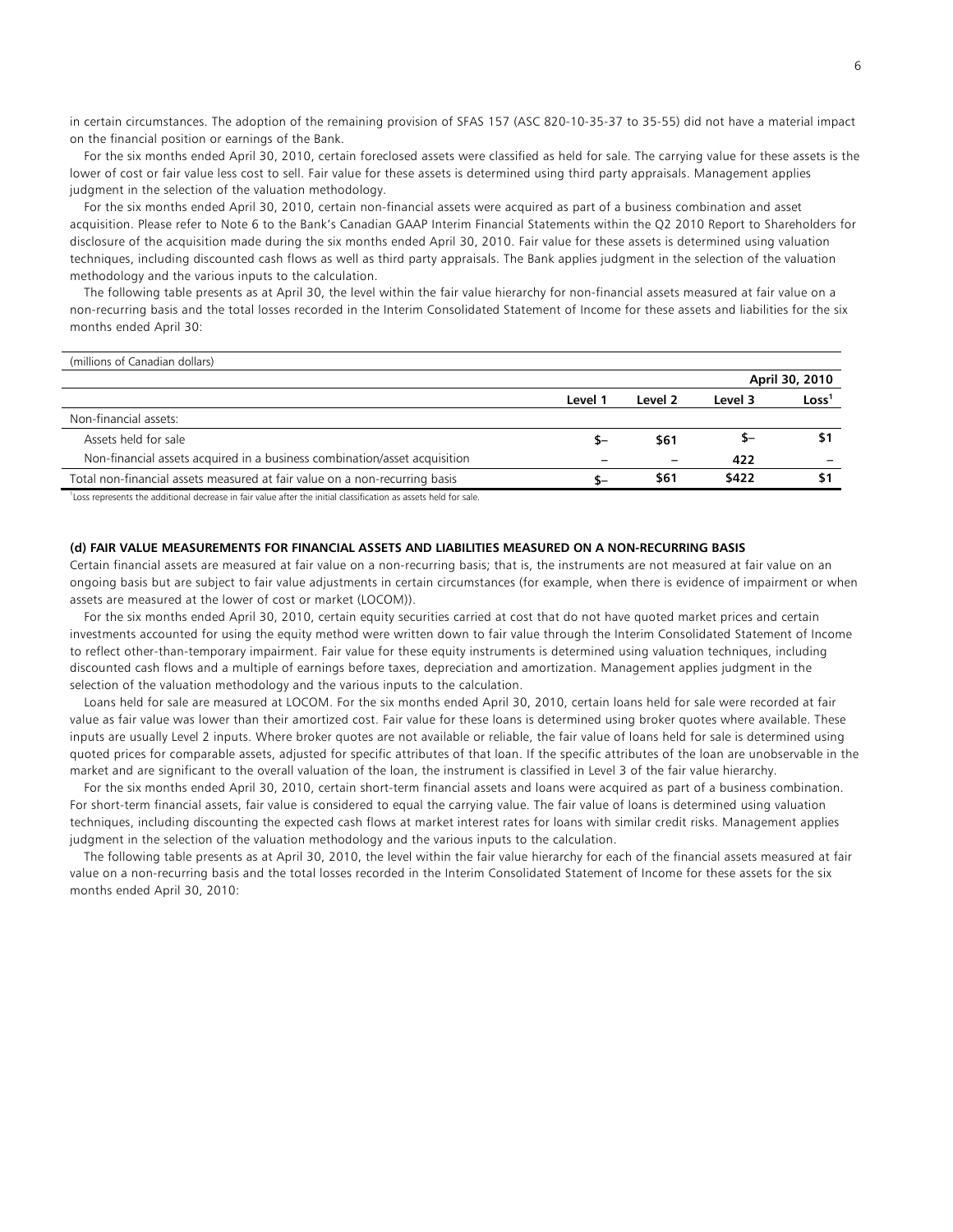(millions of Canadian dollars)

|                                                              |         |                          |         | April 30, 2010    |
|--------------------------------------------------------------|---------|--------------------------|---------|-------------------|
|                                                              | Level 1 | Level 2                  | Level 3 | Loss <sup>1</sup> |
| Loans held for sale                                          |         | \$272                    |         | \$2               |
| <b>Equity securities carried at cost</b>                     |         |                          |         |                   |
| Financial assets acquired as part of a business combination  |         | $\overline{\phantom{m}}$ | 2,393   |                   |
| Total assets measured at fair value on a non-recurring basis |         | \$272                    | \$2,412 | \$4               |
|                                                              |         |                          |         |                   |
|                                                              |         |                          |         |                   |

| (millions of Canadian dollars)                               |                          |                          |         | October 31, 2009  |
|--------------------------------------------------------------|--------------------------|--------------------------|---------|-------------------|
|                                                              | Level '                  | Level 2                  | Level 3 | Loss <sup>1</sup> |
| Loans held for sale                                          |                          |                          |         |                   |
| Equity securities carried at cost                            |                          | $\overline{\phantom{a}}$ | 143     |                   |
| Investments accounted for using the equity method            | $\overline{\phantom{a}}$ |                          |         |                   |
| Total assets measured at fair value on a non-recurring basis |                          |                          | \$155   | \$97              |

1 For loans held for sale, the losses represent the write-down to market. For equity securities carried at cost and investments accounted for using the equity method, losses represent the write-down to fair value for other-than-temporary impairment.

Certain financial liabilities are measured at fair value on a non-recurring basis; that is, the instruments are not measured at fair value on an ongoing basis but are subject to fair value adjustments in certain circumstances (for example, when financial liabilities are acquired as part of a business combination).

 For the six months ended April 30, 2010, certain deposits, subordinated notes, debentures, and other liabilities were acquired as part of a business combination. The fair value of deposits, subordinated notes and debentures is determined using valuation techniques, including discounting the contractual cash flows using market interest rates offered for liabilities with similar terms. The other liabilities are short-term in nature and the fair value is considered to equal the carrying value. Management applies judgment in the selection of the valuation methodology and the various inputs to the calculation.

 The following table presents as at April 30, 2010, the level within the fair value hierarchy for each of the financial liabilities measured at fair value on a non-recurring basis:

| (millions of Canadian dollars)                                              |       |         | As at          |
|-----------------------------------------------------------------------------|-------|---------|----------------|
|                                                                             |       |         | April 30, 2010 |
|                                                                             | Level | Level 2 | Level 3        |
| Financial liabilities acquired as part of a business combination            |       | Տ–      | \$3,111        |
| Total financial liabilities measured at fair value on a non-recurring basis |       |         | \$3,111        |

There were no financial liabilities measured at fair value on a non-recurring basis as at October 31, 2009.

Effective November 1, 2009, the Bank adopted Update No. 2009-05, *Fair Value Measurements and Disclosures (Topic 820) – Measuring Liabilities at Fair Value*. This Update provides clarification regarding the valuation techniques required to be used to measure the fair value of liabilities where quoted prices in active markets for identical liabilities are not available. In addition, it clarifies that when estimating the fair value of a liability, a reporting entity is not required to include a separate input or adjustment to other inputs relating to the existence of a restriction that prevents the transfer of the liability. The adoption of this standard did not have a material impact on the financial position or earnings of the Bank.

### **(e) ACCOUNTING FOR TRANSFERS OF FINANCIAL ASSETS AND REPURCHASE FINANCING TRANSACTIONS**

Effective November 1, 2009, the Bank adopted FSP SFAS 140-3 *Accounting for transfers of financial assets and repurchase financing transactions* (FSP SFAS 140-3/ASC 860-10-40-42). FSP FAS 140-3 (ASC 860-10-40-42) provides guidance on whether repurchase transactions involving a previously transferred asset between the same counterparties that is entered into contemporaneously with, or in contemplation of, the initial transferred asset should be evaluated as one linked transaction or two separate transactions. FSP FAS 140-3 (ASC 860-10-40- 42) assumes the two transactions are linked unless certain criteria are met. The adoption of this standard did not have a material impact on the financial position or earnings of the Bank.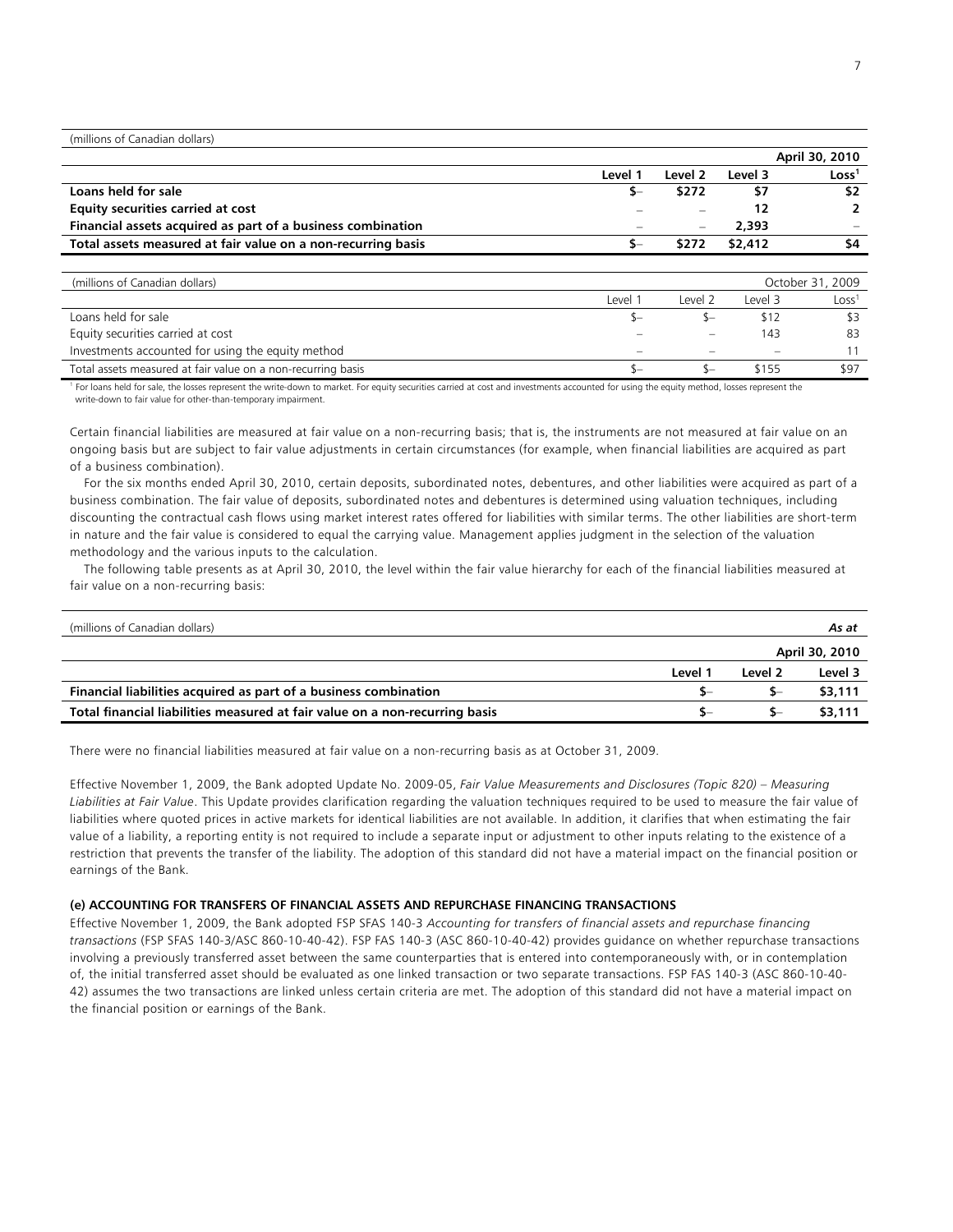# **(f) EQUITY METHOD INVESTEES**

Effective November 1, 2009, the Bank adopted FASB's EITF Issue No.08-06*, Equity Method Investment Accounting* (included in ASC 323-Investments-Equity Method and Joint Ventures) which provides accounting considerations for investments accounted for applying the equity method. The guidance provides additional guidance on the appropriate costs to include in the initial measurement, accounting for subsequent changes in ownership percentages, and the recognition of impairment on such investments. The adoption of this standard did not have an impact on the financial position or earnings of the Bank.

# **(g) SECURITIES LOSSES RECOGNIZED ON AVAILABLE-FOR-SALE SECURITIES AND RECOGNITION AND PRESENTATION OF OTHER-THAN-TEMPORARY IMPAIRMENT**

For debt securities classified as available-for-sale or held-to-maturity, if an entity intends to sell the debt security or it is more likely than not that it will be required to sell the debt security before recovering its cost basis, the entire impairment loss should be recognized as an impairment in the Interim Consolidated Statement of Income. However, if the Bank does not intend to sell the debt security and it is not likely that the Bank will be required to sell the debt security before recovering its cost basis, then only the portion of the impairment loss representing credit losses is recognized in the Interim Consolidated Statement of Income. The balance of the impairment loss is recognized in other comprehensive income.

 The other-than-temporary impairment recognized by the Bank for the six months ended April 30, 2010, on all available-for-sale securities, including equity securities, is as follows:

| (millions of Canadian dollars)                                                                                    | For the six months ended |
|-------------------------------------------------------------------------------------------------------------------|--------------------------|
|                                                                                                                   | April 30, 2010           |
| Total other-than-temporary impairment recognized under Canadian GAAP                                              | \$3                      |
| Total other-than-temporary impairment recognized under U.S. GAAP                                                  | 104                      |
| Additional other-than-temporary impairment taken under U.S. GAAP                                                  | 101                      |
| Less: non-credit portion of other-than-temporary impairment recognized in other comprehensive income <sup>1</sup> | 39                       |
| Additional net impairment losses recognized in net income under U.S. GAAP                                         | \$62                     |
|                                                                                                                   |                          |

1 Represents non-credit component of other-than-temporary impairment on available-for-sale debt securities.

The following is a roll-forward of the amount related to credit losses on debt securities for which a portion of an other-than-temporary impairment was recognized in other comprehensive income.

| (millions of Canadian dollars)                                                                       |       |
|------------------------------------------------------------------------------------------------------|-------|
|                                                                                                      | Total |
| Balance at November 1, 2009                                                                          | \$44  |
| Less amounts related to securities that recovered during the period <sup>1</sup>                     | (24)  |
| Less amounts related to securities sold during the period                                            |       |
| Add amounts related to credit losses for which an other-than-temporary impairment was not previously |       |
| recognized                                                                                           | 62    |
| Balance as at April 30, 2010                                                                         | \$82  |
|                                                                                                      |       |

<sup>1</sup> Amount related to credit losses on debt securities for which there is no longer a portion of an other-than-temporary impairment recognized in other comprehensive income due to a recovery in fair value.

As at April 30, 2010, the debt securities with other-than-temporary impairment for which a portion of other-than-temporary impairment loss remains in other comprehensive income consists of available-for-sale non-agency collateralized mortgage obligations.

 The impairment that was recognized in income on the non-agency collateralized mortgage obligations portfolio and the other debt securities portfolio related to credit losses for available-for-sale debt securities that the Bank does not intend to sell and will not be required to sell. The expected cash flows are based on contractual payments adjusted for expected prepayments and credit losses which are determined using assumptions for inputs including severity and probability of default.

### **(h) DISCLOSURES ON CREDIT DERIVATIVES AND CERTAIN GUARANTEES**

The Bank sells credit protection in the credit derivatives market for trading and credit risk management purposes but overall is a net purchaser of credit protection. The Bank has exposure to a given underlying reference entity as a seller of credit derivatives and may offset the exposure partially, or entirely, with a contract to purchase protection from another counterparty on the same or similar reference entity. All exposures are managed within risk limits that have been approved by the Bank's Risk Management Group and are hedged with various financial instruments, including credit derivatives and bonds within the trading portfolio, not included in this table. The Bank's credit derivatives are recorded at fair value with changes in fair value recorded through income.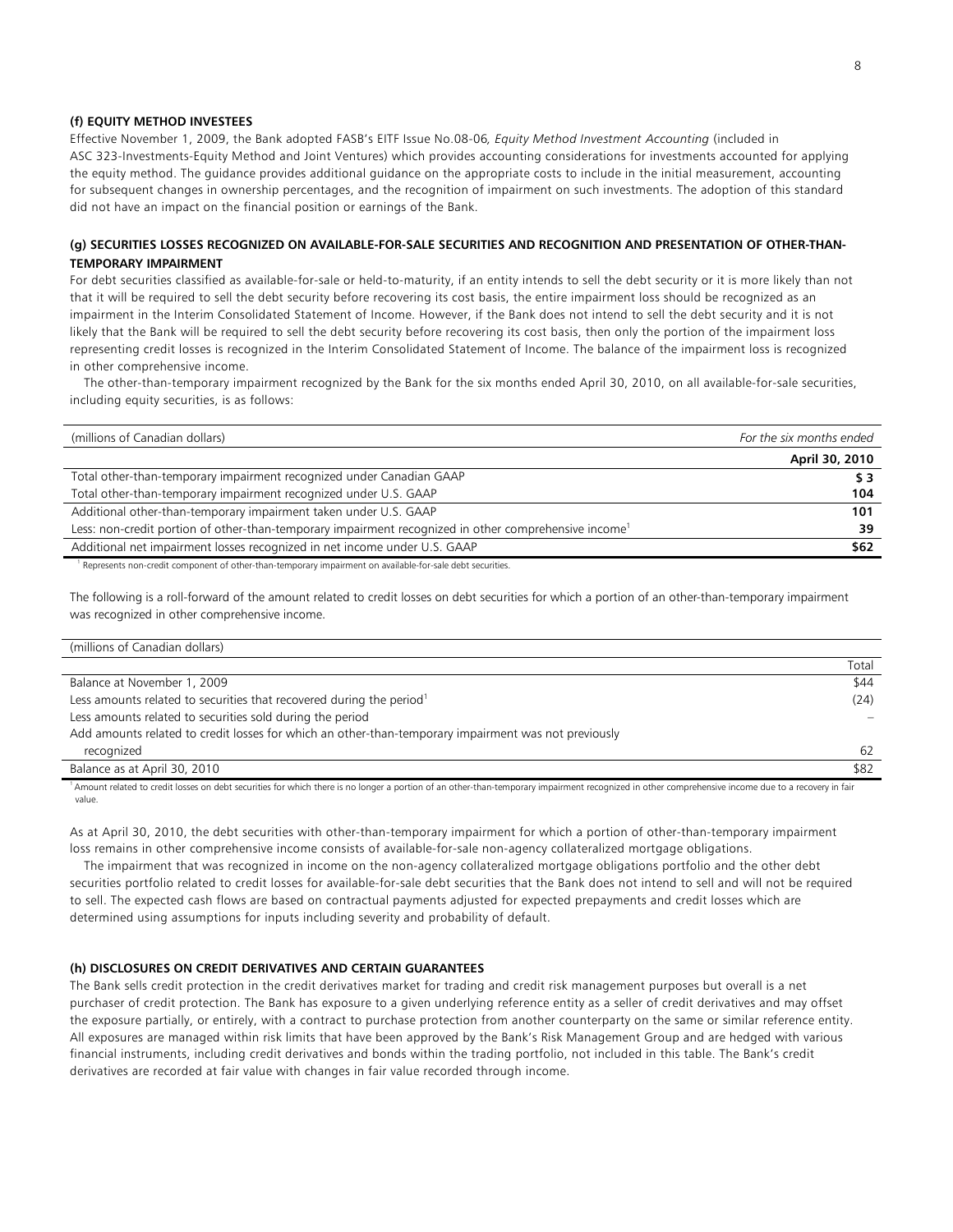As at April 30, 2010, the Bank sold credit protection under credit default swaps (CDS) with notional amounts of \$9 billion. Upon a credit event, the Bank as seller of protection will usually pay out only a percentage of the full notional amount of protection sold because the amount required to be paid on the contracts takes into account the recovery value of the reference obligation at the time of settlement. The following table summarizes the notional and fair value amounts of credit derivatives as at April 30, where the Bank is the seller and purchaser of credit protection:

# **Credit protection – credit default swaps ratings / maturity profile**

|                                                   |       |         |                 |            |                        |              | April 30, 2010              |
|---------------------------------------------------|-------|---------|-----------------|------------|------------------------|--------------|-----------------------------|
| (millions of Canadian dollars)                    |       |         | <b>Maturity</b> |            | <b>Protection sold</b> |              | <b>Protection purchased</b> |
|                                                   | < 1   | $1 - 5$ | > 5             | Total      | <b>Fair Value</b>      | <b>Total</b> | <b>Fair value</b>           |
|                                                   | year  | years   | years           | notional / | (b)                    | notional /   | (b)                         |
|                                                   |       |         |                 | maximum    |                        | maximum      |                             |
|                                                   |       |         |                 | payout     |                        | receivable   |                             |
|                                                   |       |         |                 | amount     |                        | amount       |                             |
| Risk rating of reference entity                   |       |         |                 |            |                        |              |                             |
| Investment grade (AAA to BBB $-$ ) <sup>(a)</sup> | \$457 | \$3,301 | \$1,445         | \$5,203    | \$14                   | \$9,394      | \$(90)                      |
| Noninvestment grade (BB+ and                      |       |         |                 |            |                        |              |                             |
| $below)^{(a)}$                                    | 185   | 1,822   | 631             | 2,638      | (127)                  | 4,992        | 69                          |
| Unrated $(c)$                                     | 177   | 1,172   | 179             | 1,528      | (77)                   | 2,237        | 37                          |
| <b>Total</b>                                      | \$819 | \$6,295 | \$2,255         | \$9,369    | \$(190)                | \$16,623     | \$16                        |

|                                                   |            |          |             |            |                           |            | October 31, 2009     |
|---------------------------------------------------|------------|----------|-------------|------------|---------------------------|------------|----------------------|
| (millions of Canadian dollars)                    |            |          | Maturity    |            | Protection sold           |            | Protection purchased |
|                                                   | $<$ 1 year | $1 - 5$  | $>$ 5 years | Total      | Fair Value <sup>(b)</sup> | Total      | Fair value (b)       |
|                                                   |            | years    |             | notional / |                           | notional / |                      |
|                                                   |            |          |             | maximum    |                           | maximum    |                      |
|                                                   |            |          |             | payout     |                           | receivable |                      |
|                                                   |            |          |             | amount     |                           | amount     |                      |
| Risk rating of reference entity                   |            |          |             |            |                           |            |                      |
| Investment grade (AAA to BBB $-$ ) <sup>(a)</sup> | \$2,329    | \$4,701  | \$3,373     | \$10,403   | \$(122)                   | \$18,096   | \$73                 |
| Noninvestment grade (BB+ and                      |            |          |             |            |                           |            |                      |
| $below)^{(a)}$                                    | 531        | 2,010    | 830         | 3,371      | (232)                     | 6,415      | 303                  |
| Unrated $(c)$                                     | 2,870      | 11,014   | 3,239       | 17,123     | (770)                     | 16,366     | 500                  |
| Total                                             | \$5,730    | \$17,725 | \$7,442     | \$30,897   | \$(1, 124)                | \$40,877   | \$876                |

(a) Ratings scale is based on the Bank's internal ratings, which generally correspond with ratings defined by S&P and Moody's.

(b) Amounts are shown on a gross basis, before the benefit of legally enforceable master netting arrangements and cash collateral held by the Bank.

(c) Includes predominantly CDS index tranches.

### **(i) DISCLOSURES OF TRANSFERS OF FINANCIAL ASSETS AND INTERESTS IN VARIABLE INTEREST ENTITIES**

The Bank carries out certain business activities via arrangements with special purpose entities (SPEs). The Bank uses SPEs to obtain sources of liquidity by securitizing certain of its financial assets, to assist its clients in securitizing their financial assets and to create investment products for its clients. SPEs may be organized as trusts, partnerships, or corporations and they may be formed as qualifying special purpose entities (QSPEs) or variable interest entities (VIEs). When an entity is deemed a VIE, the entity must be consolidated by the primary beneficiary. Consolidated SPEs have been presented in the Bank's Interim Consolidated Balance Sheet.

### **Securitization of Bank-Originated Assets**

The Bank securitizes residential mortgages, personal loans, and commercial mortgages to enhance its liquidity position, to diversify sources of funding and to optimize the management of the balance sheet. All products securitized by the Bank were originated in Canada and sold to Canadian securitization structures or Canadian non-SPE third parties. Details of securitization exposures through significant unconsolidated SPEs, significant unconsolidated QSPEs, and Canadian non-SPE third parties are as follows: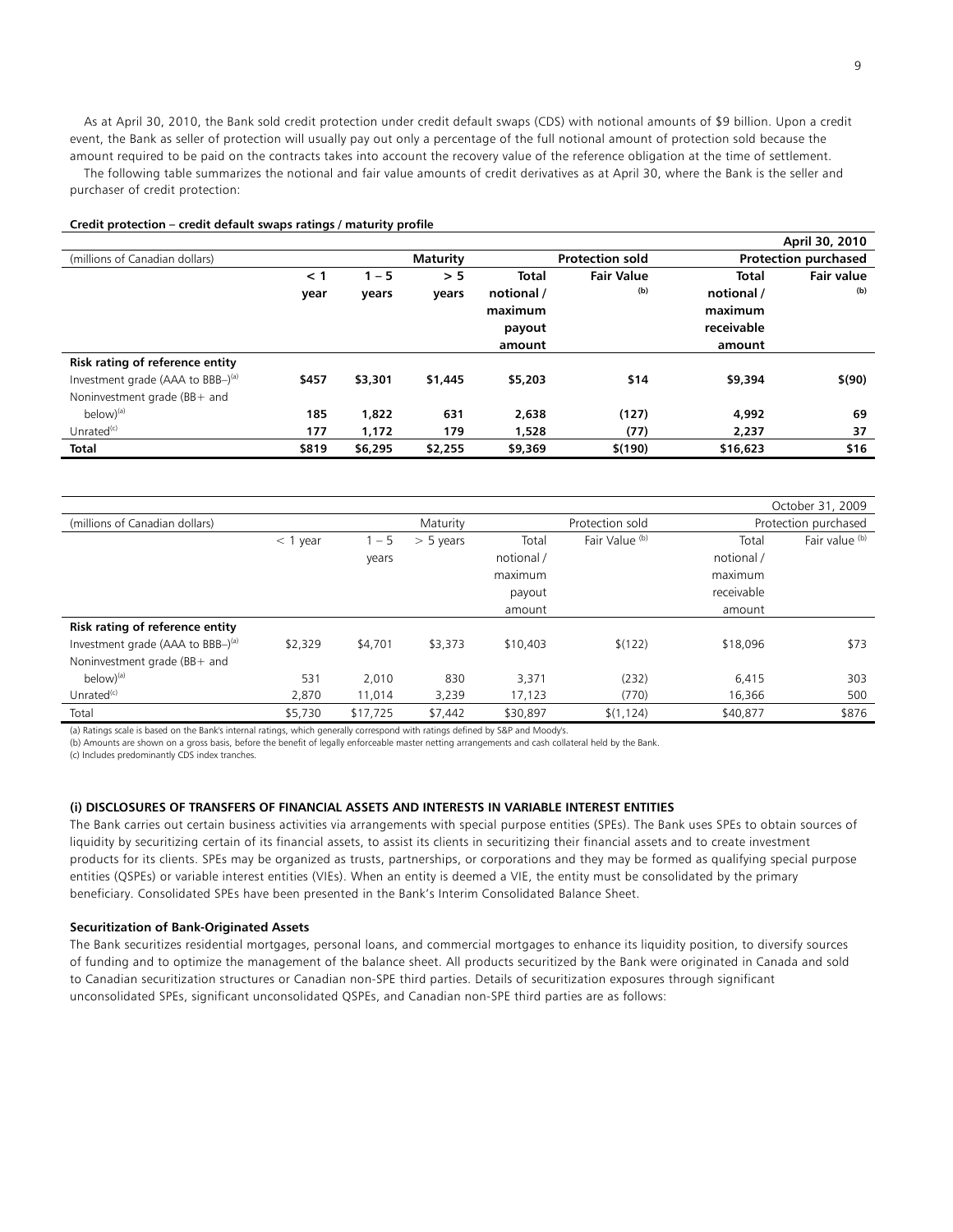### **Exposure Securitized by the Bank as an Originator1**

| (millions of Canadian dollars) |                      |                          |             |                          |             |                          |             |                      |             |                          |             | As at             |
|--------------------------------|----------------------|--------------------------|-------------|--------------------------|-------------|--------------------------|-------------|----------------------|-------------|--------------------------|-------------|-------------------|
|                                |                      |                          |             |                          |             | Apr. 30, 2010            |             |                      |             |                          |             | Oct. 31, 2009     |
|                                |                      | Significant              |             | Significant              |             | Canadian non-            |             | Significant          |             | Significant              |             | Canadian non-     |
|                                | unconsolidated OSPEs |                          |             | unconsolidated SPEs      |             | <b>SPE third-parties</b> |             | unconsolidated OSPEs |             | unconsolidated SPEs      |             | SPE third-parties |
|                                |                      | Carrying                 |             | Carrying                 |             | Carrying                 |             | Carrying             |             |                          |             | Carrying          |
|                                |                      | value of                 |             | value of                 |             | value of                 |             | value of             |             | Carrying value           |             | value of          |
|                                | Securitized          | retained                 | Securitized | retained                 | Securitized | retained                 | Securitized | retained             | Securitized | of retained              | Securitized | retained          |
|                                | assets               | interests                | assets      | interests                | assets      | interests                | assets      | interests            | assets      | interests                | assets      | interests         |
| Residential                    |                      |                          |             |                          |             |                          |             |                      |             |                          |             |                   |
| mortgage loans <sup>2</sup>    | \$-                  | $S-$                     | \$19,932    | \$544                    | \$21,339    | \$709                    | $S-$        | \$—                  | \$21,939    | \$558                    | \$18,449    | \$658             |
| Personal loans                 | 6,555                | 126                      |             |                          |             | -                        | 6,962       | 121                  |             |                          |             |                   |
| Commercial                     |                      |                          |             |                          |             |                          |             |                      |             |                          |             |                   |
| mortgage loans <sup>2</sup>    | -                    | $\overline{\phantom{0}}$ | 50          | $\overline{\phantom{0}}$ | 562         |                          | 62          |                      | 51          | $\overline{\phantom{0}}$ | 513         |                   |
| <b>Total exposure</b>          | \$6,555              | \$126                    | \$19,982    | \$544                    | \$21,901    | \$710                    | \$7.024     | \$123                | \$21,990    | \$558                    | \$18,962    | \$658             |

<sup>1</sup> In all the securitization transactions that the Bank has undertaken for its own assets, it has acted as an originating bank and retained securitization exposure.<br><sup>2</sup> Multiple-unit residential (MUR) mortgages, comprisi

#### *Residential mortgage loans*

The Bank may be exposed to the risks of transferred loans to the securitization vehicles through retained interests. There are no expected credit losses on the retained interests of the securitized residential mortgages as the mortgages are all government guaranteed.

#### *Personal loans*

The Bank securitizes personal loans through QSPEs, as well as through single-seller conduits via QSPEs. As at April 30, 2010, the single-seller conduits had \$5.1 billion (October 31, 2009 – \$5.1 billion) of commercial paper outstanding while another Bank-sponsored QSPE had \$1.5 billion (October 31, 2009 – \$2.9 billion) of term notes outstanding. While the probability of loss is negligible as at April 30, 2010, the Bank's maximum potential exposure to loss for these conduits through the sole provision of liquidity facilities was \$5.1 billion (October 31, 2009 – \$5.1 billion) of which \$1.1 billion (October 31, 2009 – \$1.1 billion) of underlying personal loans was government insured. Additionally, the Bank had retained interests of \$126 million (October 31, 2009 – \$121 million) relating to excess spread.

### *Commercial mortgage loans*

As at April 30, 2010 the Bank's maximum potential exposure to loss was nil (October 31, 2009 – \$2 million) through retained interests in the excess spread and cash collateral account of the QSPE.

#### **Securitization of Third Party-Originated Assets**

The Bank administers multi-seller conduits and provides liquidity facilities as well as securities distribution services; it may also provide credit enhancements. Third party-originated assets are securitized through Bank-sponsored SPEs, which are not consolidated by the Bank. The Bank's maximum potential exposure to loss due to its ownership interest in commercial paper and through the provision of liquidity facilities for multi-seller conduits was \$6.6 billion as at April 30, 2010 (October 31, 2009 – \$7.5 billion). Further, as at April 30, 2010, the Bank has committed an additional \$1.3 billion (October 31, 2009 – \$1.0 billion) in liquidity facilities for asset-backed commercial paper (ABCP) that could potentially be issued by the conduits. As at April 30, 2010, the Bank also provided deal-specific credit enhancement in the amount of \$86 million (October 31, 2009 – \$134 million).

 All third-party assets securitized by the Bank were originated in Canada and sold to Canadian securitization structures. Details of the Bankadministered multi-seller, ABCP conduits are as follows:

#### **Exposure to Third-Party Originated Assets Securitized by Bank-Sponsored Conduits**

| (millions of Canadian dollars) |                |                    |                 |                | As at              |
|--------------------------------|----------------|--------------------|-----------------|----------------|--------------------|
|                                |                |                    | Apr. 30, 2010   |                | Oct. 31, 2009      |
|                                |                | Ratings profile of | <b>Expected</b> |                | Ratings profile of |
|                                | Significant    | SPE asset class    | weighted-       | Significant    | SPE asset class    |
|                                | unconsolidated |                    | average life    | unconsolidated |                    |
|                                | <b>SPEs</b>    | AAA                | $(years)^1$     | <b>SPEs</b>    | <b>AAA</b>         |
| Residential mortgage loans     | \$1,959        | \$1,959            | 2.4             | \$2,311        | \$2,311            |
| Credit card loans              | 500            | 500                | 2.2             | 500            | 500                |
| Automobile loans and leases    | 1,896          | 1,896              | 1.7             | 2,487          | 2,487              |
| Equipment loans and leases     | 445            | 445                | 1.2             | 428            | 428                |
| Trade receivables              | 1,770          | 1,770              | 1.9             | 1,753          | 1,753              |
| Total exposure                 | \$6,570        | \$6,570            | 2.0             | \$7,479        | \$7,479            |

<sup>1</sup> Expected weighted-average life for each asset type is based upon each of the conduit's remaining purchase commitment for revolving pools and the expected weighted-average life of the assets for amortizing pools.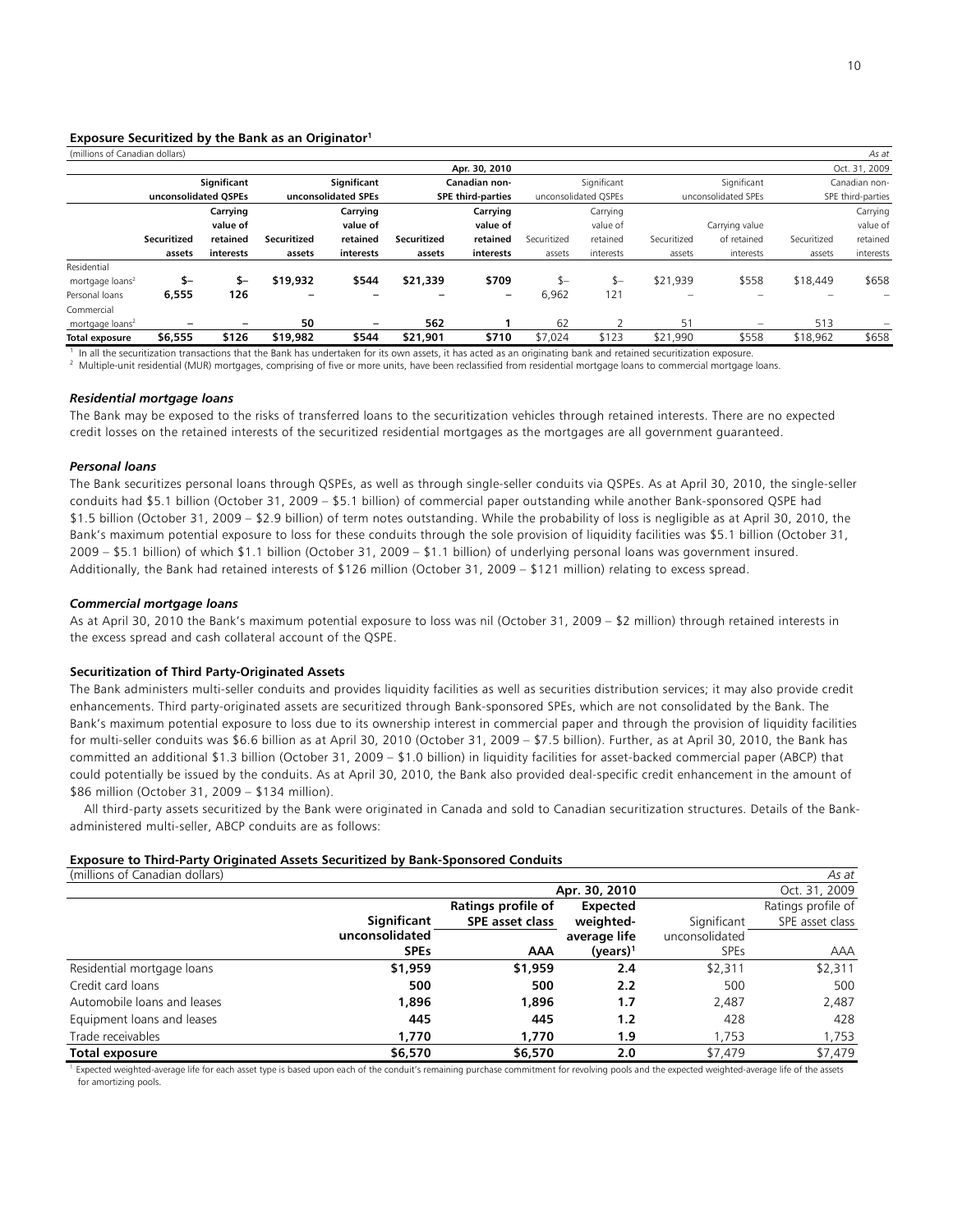As at April 30, 2010, the Bank held \$510 million (October 31, 2009 – \$848 million) of ABCP issued by Bank-sponsored multi-seller and single-seller conduits within the trading securities category on its Interim Consolidated Balance Sheet.

### **Exposure to Third Party-Sponsored Conduits**

The Bank's exposure to U.S. third party-sponsored conduits arising from providing liquidity facilities have matured during the quarter (October 31, 2009 – \$160 million).

 The Bank's exposure to Canadian third party-sponsored conduits in the form of margin funding facilities as at April 30, 2010 was not significant.

### **Other Investment and Financing Products**

## *Other Financing Transactions*

In April 2010, the Bank exited transactions where it provided cost-efficient financing to U.S. corporate clients through VIEs. The Bank no longer provides financing to these corporate clients under these arrangements (October 31, 2009 – \$2.0 billion) and as at April 30, 2010, had no further exposure to these VIEs.

Please refer to Note 5, *Loan Securitizations* and Note 6, *Variable Interest Entities* of the Bank's 2009 Canadian GAAP Consolidated Financial Statements for disclosures of the Bank's significant involvement with transfers of financial assets, VIEs, and QSPEs.

#### **(j) TRADING-RELATED INCOME**

Trading assets and liabilities, including derivatives, certain loans held within a trading portfolio that are designated as trading under the fair value option, and trading loans, are measured at fair value, with gains and losses recognized in the Interim Consolidated Statement of Income.

 Trading-related income comprises net interest income, trading income and income from loans designated as trading under the fair value option that are managed within a trading portfolio. Net interest income arises from interest and dividends related to trading assets and liabilities, and is reported net of interest expense and income associated with funding these assets and liabilities. Trading income includes realized and unrealized gains and losses on trading securities, trading derivatives, and trading loans. Realized and unrealized gains and losses on loans designated as trading under the fair value option are included in other income in the Interim Consolidated Statement of Income.

 Trading-related income excludes underwriting fees and commissions on securities transactions, which are shown separately in the Interim Consolidated Statement of Income.

Trading-related income by product line depicts trading income for each major trading category.

|                                                                     | For the six months ended |
|---------------------------------------------------------------------|--------------------------|
| (millions of Canadian dollars)                                      | April 30, 2010           |
| Net interest income                                                 | \$420                    |
| Trading income                                                      | 373                      |
| Income from loans designated as trading under the fair value option | 17                       |
| <b>Total trading-related income</b>                                 | \$810                    |
| By product                                                          |                          |
| Interest rate                                                       | \$450                    |
| Credit portfolios                                                   | 137                      |
| Foreign exchange portfolios                                         | 207                      |
| Equity                                                              | (16)                     |
| Other portfolios                                                    | 15                       |
| Loans designated as trading under the fair value option             | 17                       |
| <b>Total trading-related income</b>                                 | \$810                    |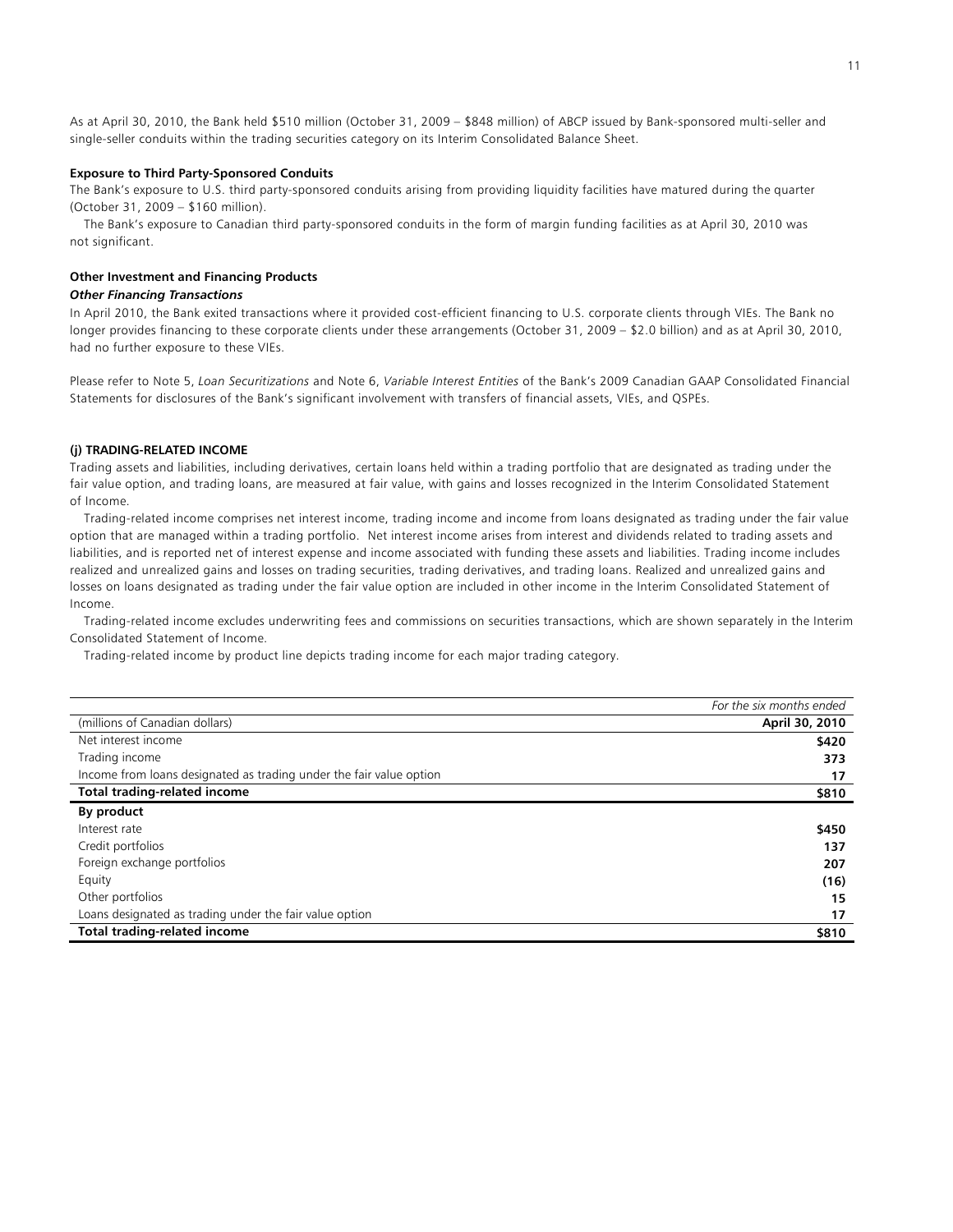# **(k) INSURANCE POLICY LIABILITIES**

Policy liabilities are established to reflect the estimate of the full amount of all liabilities associated with the insurance policies at the balance sheet date, including claims incurred but not reported. Canadian GAAP provides a policy choice which allows insurance liabilities to be recorded on a discounted or undiscounted basis. Under Canadian GAAP, the Bank has made a policy choice to discount its insurance liabilities. In addition, Canadian GAAP requires that a provision for adverse deviation (PFAD) to be recorded for uncertainty in assumptions in the calculation of insurance liabilities. U.S. GAAP requires insurance liabilities to be recorded on an undiscounted basis. In addition, U.S. GAAP does not require a PFAD to be recorded for uncertainty in assumptions in the calculation of insurance liabilities. The impact of reversing the PFAD and discounting recorded was a decrease to Other Liabilities and an increase to Insurance Income of \$38 million.

# **(l) INCOME TAXES**

During the six months ended April 30, 2010, valuation allowance in the amount of \$99 million related to an acquisition that was previously recognized was reversed as it was no longer required in light of new information. The offset for this reversal was recorded as an adjustment to goodwill for Canadian GAAP and to provision for income taxes for U.S. GAAP.

## **(m) COMPARATIVE AMOUNTS**

Certain comparative amounts have been reclassified to conform with the presentation adopted in 2010.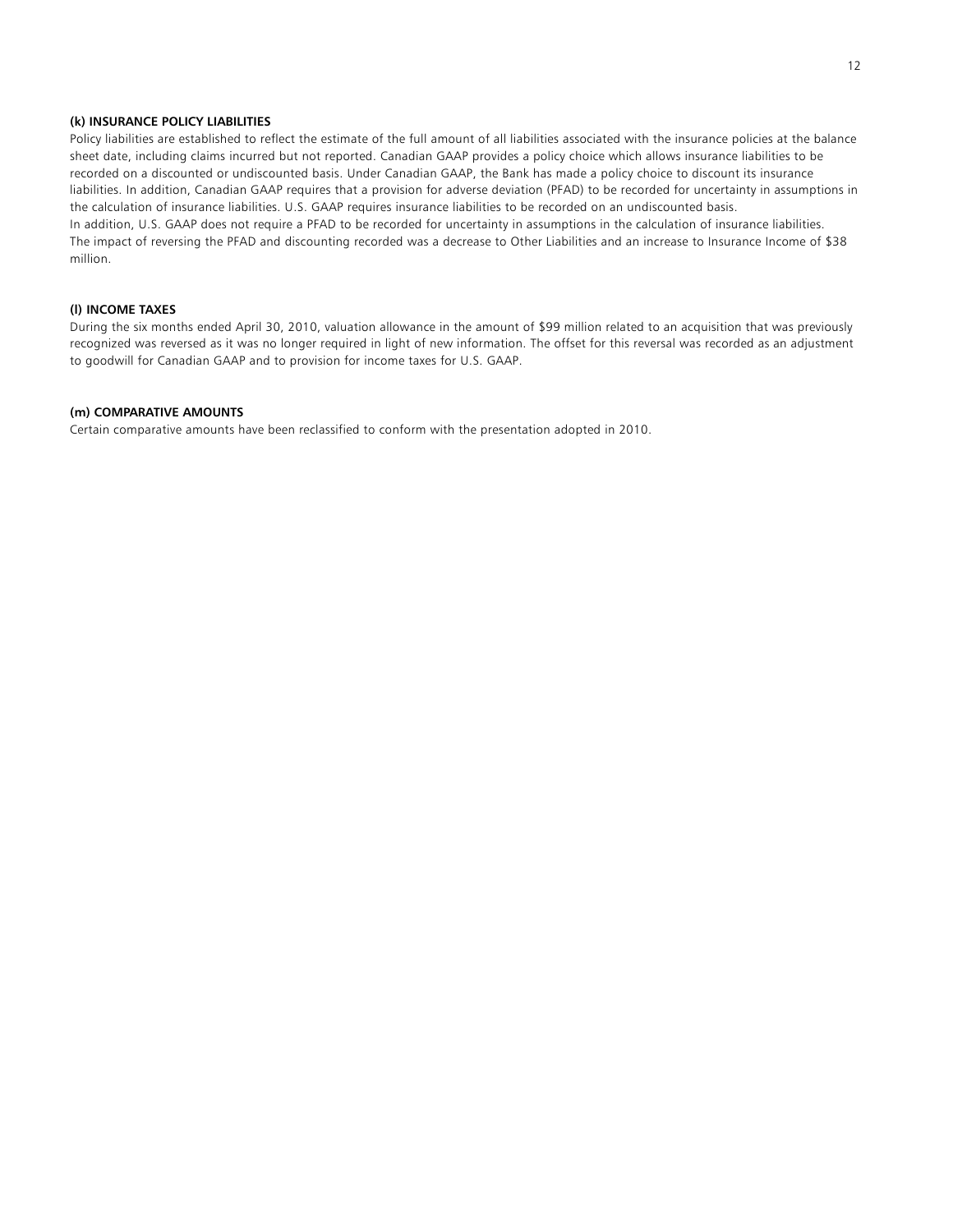# **ADDITIONAL DISCLOSURES REQUIRED BY U.S. GAAP PRESENTED ON A CANADIAN GAAP BASIS**

The following disclosures are presented on a Canadian GAAP basis to meet additional U.S. GAAP disclosure requirements.

#### **(n) UNREALIZED LOSS POSITIONS FOR AVAILABLE-FOR-SALE SECURITIES**

In the following table, unrealized losses for available-for-sale securities are categorized as "12 months or longer" if for each of the consecutive 12 months preceding April 30, 2010, the fair value of the securities was less than the amortized cost. If not, they have been categorized as "Less than 12 months". These unrealized loss positions are not necessarily indicative of other-than-temporary impairment.

### **Unrealized Loss Positions for Available-for-Sale Securities**

| (millions of Canadian dollars)                |          |                     |         |                     |          | As at           |
|-----------------------------------------------|----------|---------------------|---------|---------------------|----------|-----------------|
|                                               |          |                     |         |                     |          | April 30, 2010  |
|                                               |          | Less than 12 months |         | 12 months or longer |          | Total           |
|                                               |          | Gross               |         | Gross               |          | Gross           |
| Available-for-sale securities                 |          | Fair unrealized     |         | Fair unrealized     |          | Fair unrealized |
|                                               | value    | losses              | value   | losses              | value    | losses          |
| Government and government-related securities  |          |                     |         |                     |          |                 |
| Canadian Government                           | \$6,908  | \$4                 | \$202   | \$3                 | \$7,110  | \$7             |
| U.S. Federal, state and municipal governments | 1,610    | 29                  | 1,130   | 13                  | 2,740    | 42              |
| Other OECD government-guaranteed debt         | 1,241    | 3                   | 2,077   | 6                   | 3,318    | 9               |
| Mortgage-backed securities                    |          |                     |         |                     |          |                 |
| Residential                                   | 6,509    | 475                 | 89      | 11                  | 6,598    | 486             |
|                                               | 16,268   | 511                 | 3,498   | 33                  | 19,766   | 544             |
| Other debt securities                         |          |                     |         |                     |          |                 |
| Asset-backed securities                       |          |                     |         |                     |          |                 |
| Other asset-backed securities                 | 1,940    | 59                  |         |                     | 1,940    | 59              |
| Corporate and other debt                      | 1,700    | 11                  | 27      | 1                   | 1,727    | 12              |
|                                               | 3,640    | 70                  | 27      | 1                   | 3,667    | 71              |
| Debt securities reclassified from trading     | 169      | 8                   | 360     | 47                  | 529      | 55              |
| <b>Equity securities</b>                      |          |                     |         |                     |          |                 |
| Preferred shares                              | 63       | 3                   | 94      | 15                  | 157      | 18              |
| Common shares                                 | 77       | $\mathbf{2}$        | 94      | 22                  | 171      | 24              |
|                                               | 140      | 5                   | 188     | 37                  | 328      | 42              |
| <b>Total</b>                                  | \$20,217 | \$594               | \$4,073 | \$118               | \$24,290 | \$712           |

### **(o) FAIR VALUE MEASUREMENTS FOR FINANCIAL ASSETS AND FINANCIAL LIABILITIES**

U.S. GAAP standard SFAS 157 (ASC 820-10-35-37 to 35-55) establishes a fair value hierarchy that requires entities to maximize the use of observable inputs and minimize the use of non-observable inputs when measuring fair value. The guidance primarily impacts the Bank's fair value measurements for financial instruments and requires additional disclosures about its fair value measurements. SFAS 157 (ASC 820-10- 35-37 to 35-55) defines fair value as the price that would be received to sell an asset or paid to transfer a liability (i.e. exit price) in an orderly transaction between market participants at the measurement date, and establishes a framework for measuring fair value. The standard also establishes a three-level hierarchy for fair value measurements based upon the transparency of inputs to the valuation of an asset or liability as of the measurement date. The adoption of SFAS 157 (ASC 820-10-35-37 to 35-55) did not have a material impact on the financial position or earnings of the Bank.

 Please refer to Note 8 of the Bank's Canadian GAAP Interim Consolidated Financial Statements within the Q2 2010 Report to Shareholders for disclosure of the fair value of financial assets and financial liabilities accounted for at fair value on a recurring basis and their classification within the fair value hierarchy as at April 30, 2010 and a reconciliation for all financial assets and financial liabilities measured at fair value on a recurring basis using significant non-observable inputs (Level 3) for the period from November 1, 2009 to April 30, 2010.

 The following table discloses the carrying value and fair value of financial assets and financial liabilities and excludes assets and liabilities that are not financial instruments, such as land, buildings, and equipment, as well as goodwill and other intangibles, including customer relationships, which are of significance to the Bank.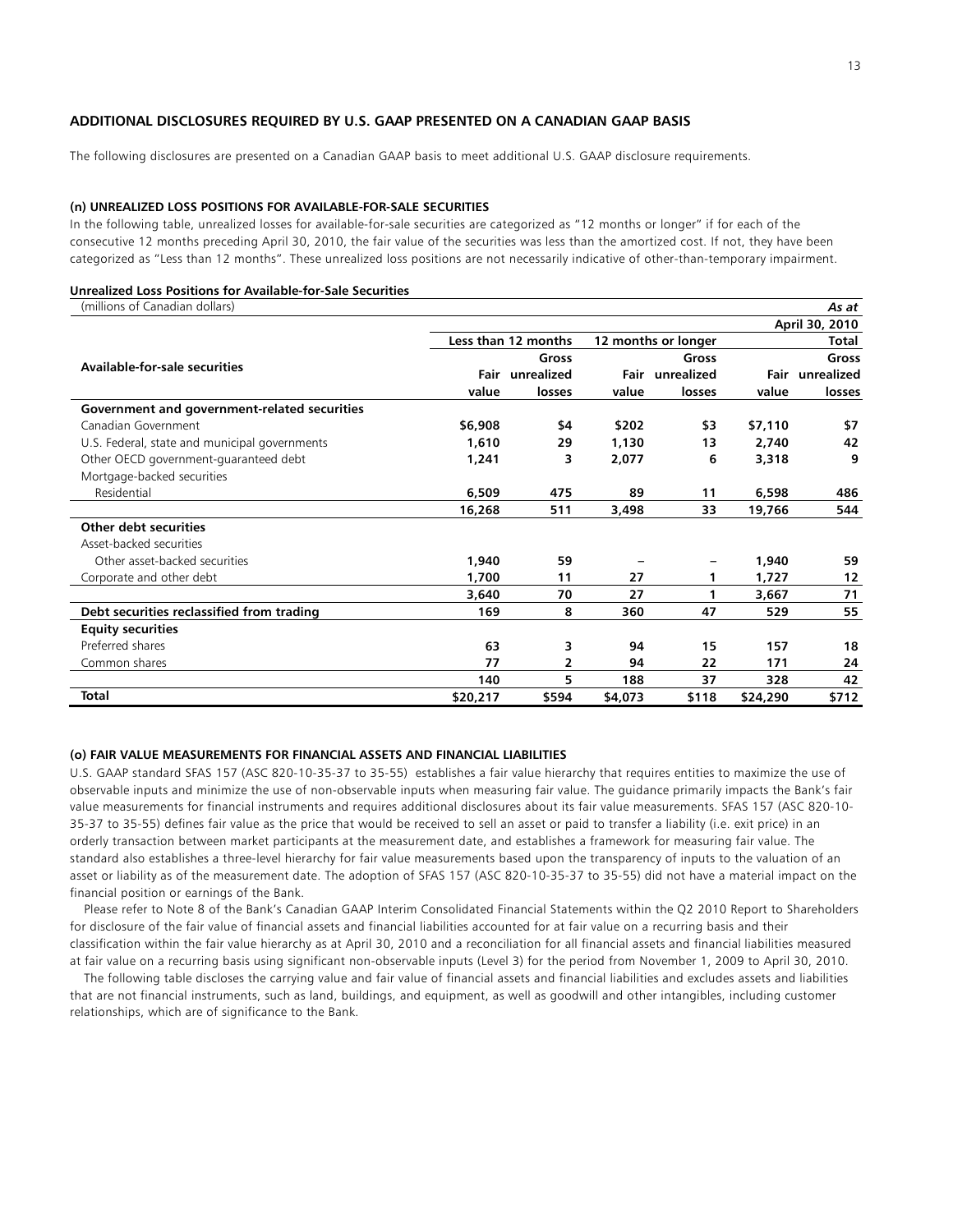# **Financial Assets and Financial Liabilities**

(millions of Canadian dollars) *As at* 

| ummono or canadian dollars,                                        | April 30, 2010        |                   | AJ UL<br>October 31, 2009 |            |
|--------------------------------------------------------------------|-----------------------|-------------------|---------------------------|------------|
|                                                                    | <b>Carrying value</b> | <b>Fair value</b> | Carrying value            | Fair value |
| <b>FINANCIAL ASSETS</b>                                            |                       |                   |                           |            |
| <b>Cash and due from banks</b>                                     | \$2,629               | \$2,629           | \$2,414                   | \$2,414    |
| Interest-bearing deposits with banks                               | 22,043                | 22,043            | 19,103                    | 19,103     |
| <b>Trading securities</b>                                          |                       |                   |                           |            |
| Government and government-related securities                       | \$22,344              | \$22,344          | \$21,023                  | \$21,023   |
| Other debt securities                                              | 10,282                | 10,282            | 9,331                     | 9,331      |
| Equity securities                                                  | 23,918                | 23,918            | 22,627                    | 22,627     |
| Retained interests                                                 | 1,255                 | 1,255             | 1,339                     | 1,339      |
| <b>Total trading securities</b>                                    | \$57,799              | \$57,799          | \$54,320                  | \$54,320   |
| <b>Available-for-sale securities</b>                               |                       |                   |                           |            |
| Government and government-related securities                       | \$55,091              | \$55,091          | \$47,953                  | \$47,953   |
| Other debt securities                                              | 33,341                | 33,341            | 29,010                    | 29,010     |
| Equity securities                                                  | 1,973                 | 2,237             | 1,915                     | 2,144      |
| Debt securities reclassified from trading                          | 4,902                 | 4,902             | 5,963                     | 5,963      |
| <b>Total available-for-sale securities</b>                         | \$95,307              | \$95,571          | \$84,841                  | \$85,070   |
| <b>Held-to-maturity securities</b>                                 |                       |                   |                           |            |
| Government and government-related securities                       | \$8,375               | \$8,601           | \$9,024                   | \$9,244    |
| Other debt securities                                              | 592                   | 600               | 638                       | 653        |
| Total held-to-maturity securities                                  | \$8,967               | \$9,201           | \$9,662                   | \$9,897    |
| Securities purchased under reverse repurchase agreements           | \$42,292              | \$42,292          | \$32,948                  | \$32,948   |
| Loans                                                              | 254,001               | 254,040           | 253,128                   | 253,448    |
| <b>Customers' liability under acceptances</b>                      | 7,973                 | 7,973             | 9,946                     | 9,946      |
| <b>Derivatives</b>                                                 | 41,764                | 41,764            | 49,445                    | 49,445     |
| Other assets                                                       | 9,843                 | 9,843             | 9,503                     | 9,503      |
| <b>FINANCIAL LIABILITIES</b>                                       |                       |                   |                           |            |
| <b>Deposits</b>                                                    | \$373,775             | \$374,612         | \$355,615                 | \$358,696  |
| <b>Trading deposits</b>                                            | 30,717                | 30,717            | 35,419                    | 35,419     |
| Acceptances                                                        | 7,973                 | 7,973             | 9,946                     | 9,946      |
| Obligations related to securities sold short                       | 20,928                | 20,928            | 17,641                    | 17,641     |
| Obligations related to securities sold under repurchase agreements | 23,482                | 23,482            | 16,472                    | 16,472     |
| <b>Derivatives</b>                                                 | 44,521                | 44,521            | 48,152                    | 48,152     |
| <b>Other liabilities</b>                                           | 14,651                | 14,651            | 14,717                    | 14,717     |
| Subordinated notes and debentures                                  | 12,328                | 13,053            | 12,383                    | 13,087     |
| Liability for preferred shares and capital trust securities        | 550                   | 564               | 1,445                     | 1,484      |

# **(p) DISCLOSURES ABOUT DERIVATIVE INSTRUMENTS AND HEDGING ACTIVITIES**

Effective October 31, 2009, the Bank adopted SFAS No. 161 – *Disclosures about Derivative Instruments and Hedging Activities – an amendment of FASB Statement No. 133* (SFAS 161/ASC 815-10-65-1). SFAS 161 requires enhanced disclosures about derivative instruments and hedged items that are accounted for under SFAS No. 133 (ASC 815-10-65-1). The enhanced disclosures about the Bank's derivative instruments and hedged items that are accounted for under SFAS 133 are noted below.

 Derivative financial instruments are financial contracts that derive their value from underlying changes in interest rates, foreign exchange rates, credit spreads, commodity prices, equities, or other financial measures. Such instruments include interest rate, foreign exchange, equity, commodity, and credit derivative contracts. The Bank uses these instruments for trading purposes and non-trading purposes to manage the risks associated with its funding and investing strategies.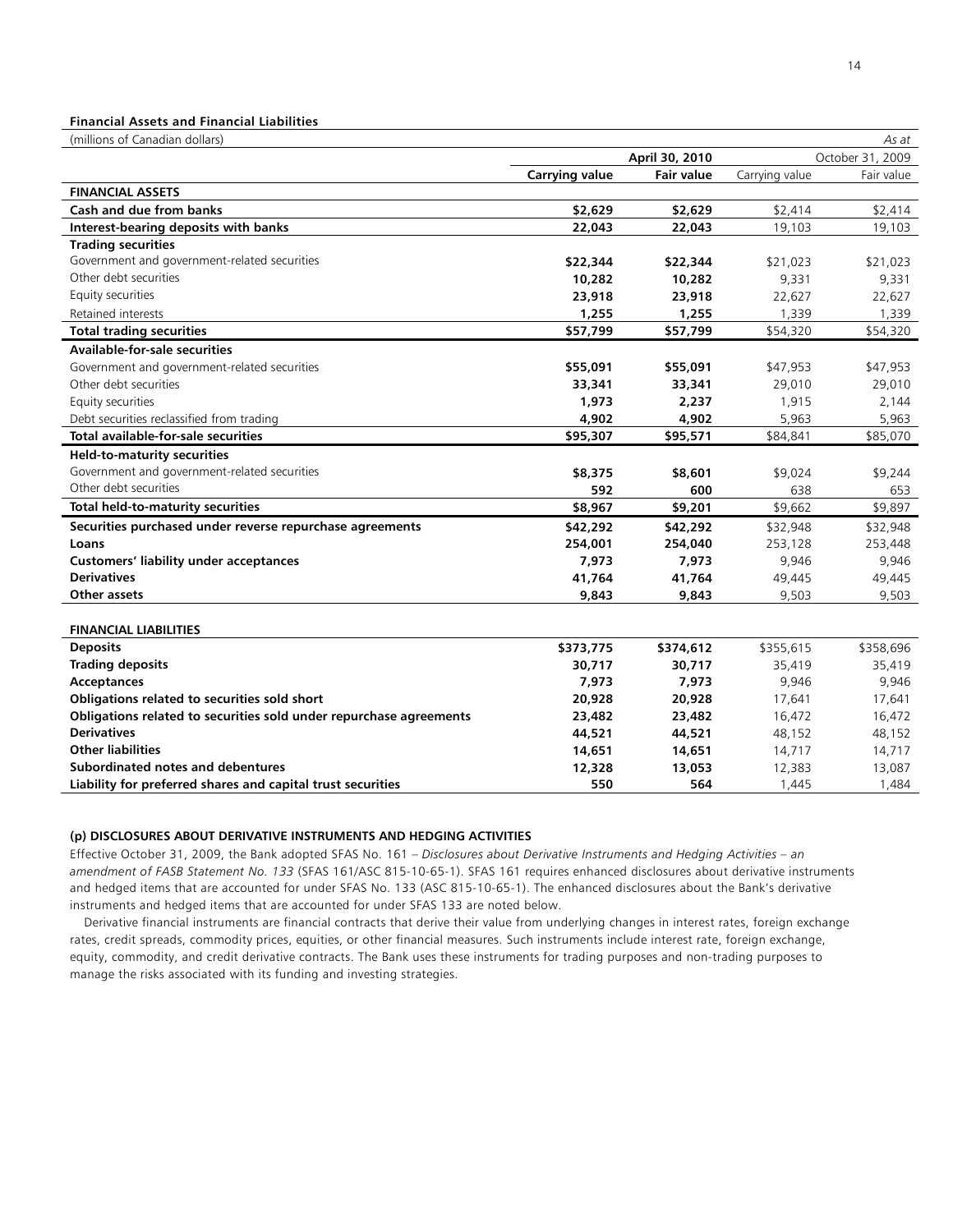## **DERIVATIVES HELD FOR TRADING PURPOSES**

The Bank enters into trading derivative contracts to meet the needs of its customers, to enter into trading positions, and in certain cases, to manage risks related to its trading portfolio. Trading derivatives are recorded at fair value with the resulting realized and unrealized gains or losses recognized immediately in trading income.

### **DERIVATIVES HELD FOR NON-TRADING PURPOSES**

When derivatives are held for non-trading purposes and when the transactions meet hedge accounting requirements, they are classified by the Bank as non-trading derivatives and receive hedge accounting treatment, as appropriate. Certain derivative instruments that are held for economic hedging purposes, and do not meet hedge accounting requirements, are also classified as non-trading derivatives but the change in fair value of these derivatives is recognized in other income.

### **HEDGING RELATIONSHIPS**

#### *Hedge Accounting*

At the inception of a hedging relationship, the Bank documents the relationship between the hedging instrument and the hedged item, its risk management objective and its strategy for undertaking the hedge. The Bank also requires a documented assessment, both at hedge inception and on an ongoing basis, of whether or not the derivatives that are used in hedging transactions are highly effective in offsetting the changes attributable to the hedged risks in the fair values or cash flows of the hedged items. In order to be deemed effective, the hedging instrument and the hedged item must be highly and inversely correlated such that the changes in the fair value of the hedging instrument will substantially offset the effects of the hedged exposure to the Bank throughout the term of the hedging relationship. If a hedging relationship becomes ineffective, it no longer qualifies for hedge accounting and any subsequent change in the fair value of the hedging instrument is recognized in earnings, without any mitigating impact in earnings, where appropriate.

 The gain or loss relating to the derivative component excluded from the assessment of hedge effectiveness is recognized immediately in the Interim Consolidated Statement of Income.

 When derivatives are designated as hedges, the Bank classifies them either as: (i) hedges of the change in fair value of recognized assets or liabilities or firm commitments (fair value hedges); (ii) hedges of the variability in highly probable future cash flows attributable to a recognized asset or liability, or a forecasted transaction (cash flow hedges); or (iii) hedges of net investments in a foreign operation (net investment hedges).

### *Fair Value Hedges*

The Bank's fair value hedges principally consist of interest rate swaps that are used to protect against changes in the fair value of fixed-rate long-term financial instruments due to movements in market interest rates.

 Changes in the fair value of derivatives that are designated and qualify as fair value hedging instruments are recorded in the Interim Consolidated Statement of Income, along with changes in the fair value of the assets, liabilities or group thereof that are attributable to the hedged risk. Any gain or loss in fair value relating to the ineffective portion of the hedging relationship is recognized immediately in the Interim Consolidated Statement of Income in other income.

 The cumulative adjustment to the carrying amount of the hedged item (the basis adjustment) is amortized to the Interim Consolidated Statement of Income based on a recalculated effective interest rate over the remaining expected life of the hedged item, with amortization beginning no later than when the hedged item ceases to be adjusted for changes in its fair value attributable to the hedged risk. Where the hedged item has been derecognized, the basis adjustment is immediately released to the Interim Consolidated Statement of Income.

#### *Cash Flow Hedges*

The Bank is exposed to variability in future cash flows that are denominated in foreign currencies, as well as variability in future cash flows on non-trading assets and liabilities that bear interest at variable rates, or are expected to be refunded or reinvested in the future. The amounts and timing of future cash flows are projected for each hedged exposure on the basis of their contractual terms and other relevant factors, including estimates of prepayments and defaults. The aggregate cash flows across all hedged exposures over time form the basis for identifying the effective portion of gains and losses on the derivatives designated as cash flow hedges of forecasted transactions.

 The effective portion of changes in the fair value of derivatives that are designated and qualify as cash flow hedges is recognized in other comprehensive income. Any gain or loss in fair value relating to the ineffective portion is recognized immediately in the Interim Consolidated Statement of Income in other income.

 Amounts accumulated in other comprehensive income are reclassified to the Interim Consolidated Statement of Income in the period in which the hedged item affects income.

 When a hedging instrument expires or is sold, or when a hedge no longer meets the criteria for hedge accounting, any cumulative gain or loss existing in other comprehensive income at that time remains in other comprehensive income until the forecasted transaction is eventually recognized in the Interim Consolidated Statement of Income. When a forecasted transaction is no longer expected to occur, the cumulative gain or loss that was reported in other comprehensive income is immediately transferred to the Interim Consolidated Statement of Income.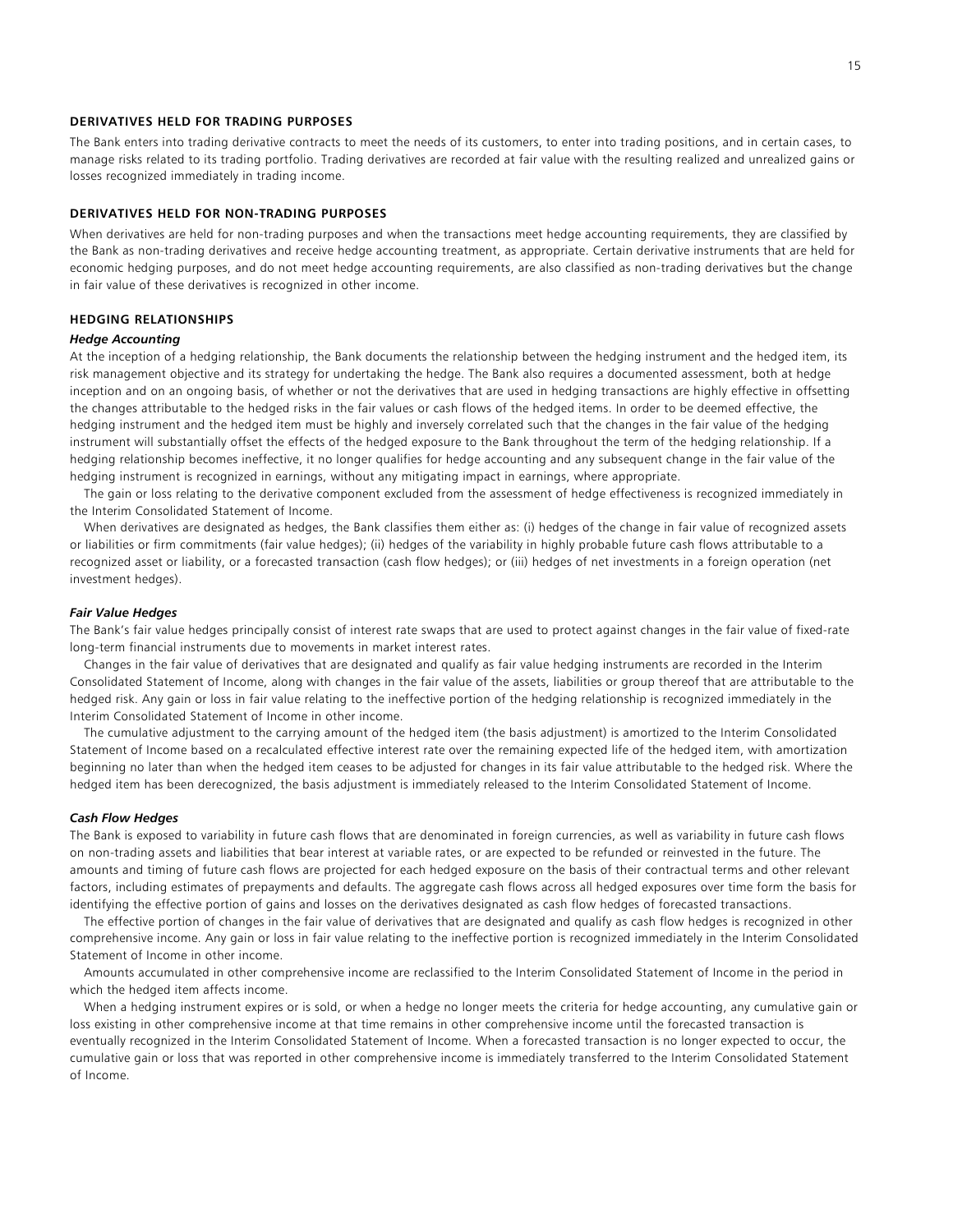### *Net Investment Hedges*

Hedges of net investments in foreign operations are accounted for similar to cash flow hedges. Any gain or loss on the hedging instrument relating to the effective portion of the hedge is recognized in other comprehensive income. The gain or loss relating to the ineffective portion is recognized immediately in the Interim Consolidated Statement of Income. Gains and losses accumulated in other comprehensive income are included in the Interim Consolidated Statement of Income upon the repatriation or disposal of the investment in the foreign operation.

### **DERIVATIVE PRODUCT TYPES AND RISK EXPOSURES**

The majority of the Bank's derivative contracts are over-the-counter (OTC) transactions that are privately negotiated between the Bank and the counterparty to the contract. The remainder are exchange-traded contracts transacted through organized and regulated exchanges and consist primarily of options and futures.

### *Interest Rate Derivatives*

The Bank uses interest rate derivatives, such as interest rate futures and forwards, swaps, and options in managing interest rate risks. Interest rate risk is the impact that changes in interest rates could have on the Bank's margins, earnings, and economic value. Changes in interest rate can impact the market value of fixed rate assets and liabilities. Further, certain assets and liabilities repayment rates vary depending on interest rates.

 Forward rate agreements are OTC contracts that effectively fix a future interest rate for a period of time. A typical forward rate agreement provides that at a pre-determined future date, a cash settlement will be made between the counterparties based upon the difference between a contracted rate and a market rate to be determined in the future, calculated on a specified notional principal amount. No exchange of principal amount takes place.

 Interest rate swaps are OTC contracts in which two counterparties agree to exchange cash flows over a period of time based on rates applied to a specified notional principal amount. A typical interest rate swap would require one counterparty to pay a fixed market interest rate in exchange for a variable market interest rate determined from time to time, with both calculated on a specified notional principal amount. No exchange of principal amount takes place.

 Interest rate options are contracts in which one party (the purchaser of an option) acquires from another party (the writer of an option), in exchange for a premium, the right, but not the obligation, either to buy or sell, on a specified future date or series of future dates or within a specified time, a specified financial instrument at a contracted price. The underlying financial instrument will have a market price which varies in response to changes in interest rates. In managing the Bank's interest rate exposure, the Bank acts as both a writer and purchaser of these options. Options are transacted both OTC and through exchanges.

 Interest rate futures are standardized contracts transacted on an exchange. They are based upon an agreement to buy or sell a specified quantity of a financial instrument on a specified future date, at a contracted price. These contracts differ from forward rate agreements in that they are in standard amounts with standard settlement dates and are transacted on an exchange.

### *Foreign Exchange Derivatives*

The Bank uses foreign exchange derivatives, such as futures, forwards, and swaps in managing foreign exchange risks. Foreign exchange risk refers to losses that could result from changes in foreign currency exchange rates. Assets and liabilities that are denominated in foreign currencies have foreign exchange risk. The Bank is exposed to non-trading foreign exchange risk from its investments in foreign operations when the Bank's foreign currency assets are greater or less than the liabilities in that currency, they create a foreign currency open position.

 Foreign exchange forwards are OTC contracts in which one counterparty contracts with another to exchange a specified amount of one currency for a specified amount of a second currency, at a future date or range of dates.

 Swap contracts comprise foreign exchange swaps and cross-currency interest rate swaps. Foreign exchange swaps are transactions in which a foreign currency is simultaneously purchased in the spot market and sold in the forward market, or vice-versa. Cross-currency interest rate swaps are transactions in which counterparties exchange principal and interest flows in different currencies over a period of time. These contracts are used to manage both currency and interest rate exposures.

 Foreign exchange futures contracts are similar to foreign exchange forward contracts but differ in that they are in standard currency amounts with standard settlement dates and are transacted on an exchange.

### *Credit Derivatives*

The Bank uses credit derivatives such as CDS and total return swaps in managing risks of the Bank's corporate loan portfolio and other cash instruments. Credit risk is the risk of loss if a borrower or counterparty in a transaction fails to meet its agreed payment obligations. The Bank uses credit derivatives to mitigate industry concentration and borrower-specific exposure as part of the Bank's portfolio risk management techniques. The credit, legal, and other risks associated with these transactions are controlled through well established procedures. The Bank's policy is to enter into these transactions with investment grade financial institutions. Credit risk to these counterparties is managed through the same approval, limit, and monitoring processes that is used for all counterparties to which the Bank has credit exposure.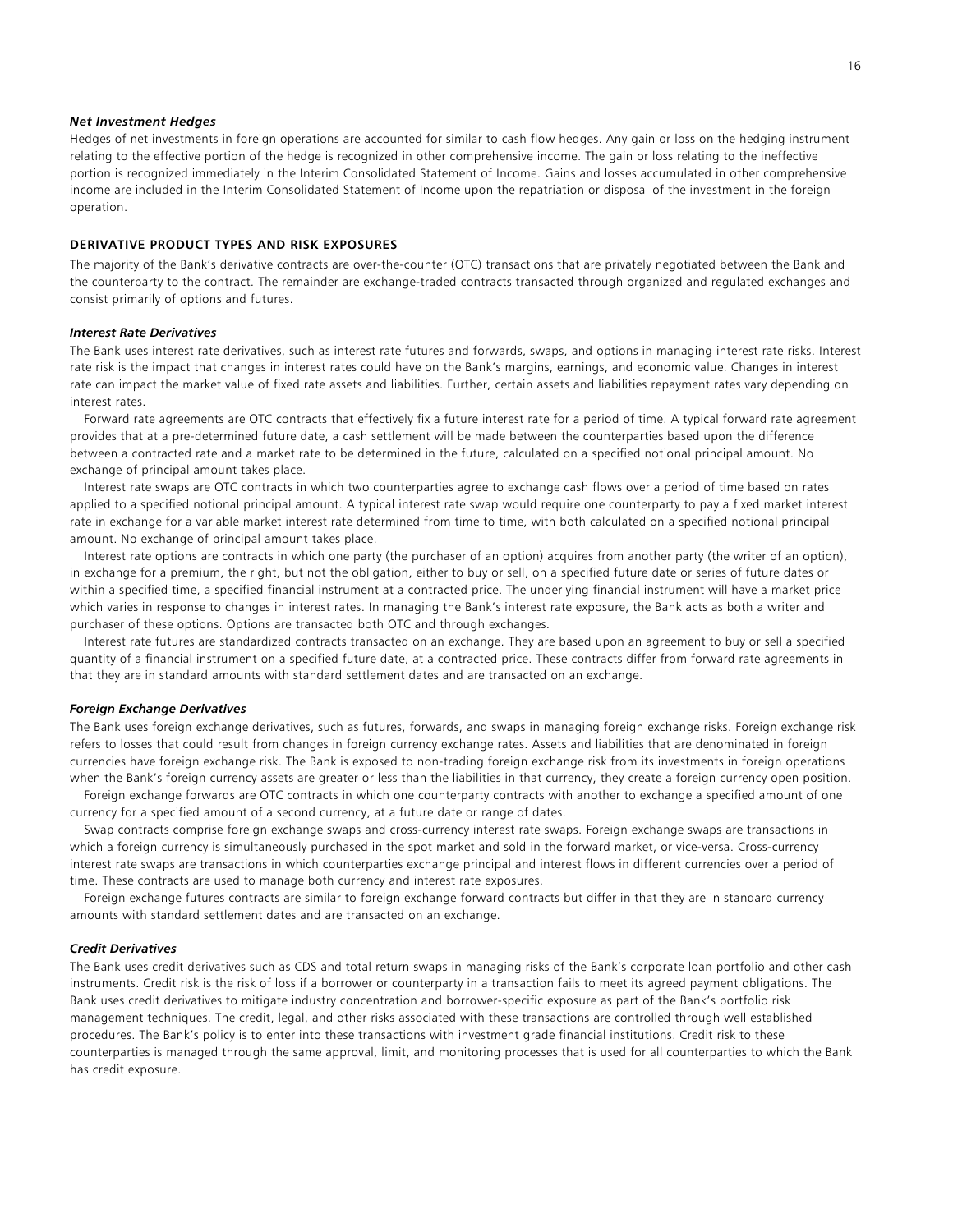Credit derivatives are OTC contracts designed to transfer the credit risk in an underlying financial instrument (usually termed as a reference asset) from one counterparty to another. The most common credit derivatives are CDS (referred to as option contracts) and total return swaps (referred to as swap contracts). In option contracts, an option purchaser acquires credit protection on a reference asset or group of assets from an option writer in exchange for a premium. The option purchaser may pay the agreed premium at inception or over a period of time. The credit protection compensates the option purchaser for any deterioration in value of the reference asset upon the occurrence of certain credit events such as bankruptcy or failure to pay. Settlement may be cash based or physical, requiring the delivery of the reference asset to the option writer. In swap contracts, one counterparty agrees to pay or receive from the other cash amounts based on changes in the value of a reference asset or group of assets, including any returns such as interest earned on these assets in exchange for amounts that are based on prevailing market funding rates. These cash settlements are made regardless of whether there is a credit event.

### *Other Derivatives*

The Bank also transacts equity and commodity derivatives in both the exchange and OTC markets.

 Equity swaps are OTC contracts in which one counterparty agrees to pay, or receive from the other, cash amounts based on changes in the value of a stock index, a basket of stocks, or a single stock. These contracts sometimes include a payment in respect of dividends.

 Equity options give the purchaser of the option, for a premium, the right, but not the obligation, to buy from or sell to the writer of an option, an underlying stock index, basket of stocks, or single stock at a contracted price. Options are transacted both OTC and through exchanges.

 Equity index futures are standardized contracts transacted on an exchange. They are based on an agreement to pay or receive a cash amount based on the difference between the contracted price level of an underlying stock index and its corresponding market price level at a specified future date. There is no actual delivery of stocks that comprise the underlying index. These contracts are in standard amounts with standard settlement dates.

 Commodity contracts include commodity forward, futures, swaps, and options, such as precious metals and energy-related products in both OTC and exchange markets.

 The Bank issues certain loan commitments to customers in Canada at a fixed price. These funding commitments are accounted for as derivatives if there is past practice of selling the loans shortly after funding. These loan commitments are carried at fair value with the resulting realized and unrealized gains or losses recognized immediately in other income.

### **NOTIONAL AMOUNTS**

The notional amounts are not recorded as assets or liabilities as they represent the face amount of the contract to which a rate or price is applied to determine the amount of cash flows to be exchanged. Notional principal amounts do not represent the potential gain or loss associated with market risk and are not indicative of the credit risk associated with derivative financial instruments.

# **EMBEDDED DERIVATIVES**

Derivatives may be embedded in other financial instruments (the host instrument). Embedded derivatives are treated as separate derivatives when their economic characteristics and risks are not clearly and closely related to those of the host instrument, a separate instrument with the same terms as the embedded derivative would meet the definition of a derivative, and the combined contract is not held for trading or designated as trading under the fair value option. These embedded derivatives are measured at fair value with subsequent changes recognized in trading income.

 Certain of the Bank's deposit obligations that vary according to the performance of certain equity levels or indices may be subject to a guaranteed minimum redemption amount and have an embedded derivative. The Bank accounts for the embedded derivative of such variable obligations at fair value with changes in fair value reflected in other income as they arise. The Bank does not expect significant future earnings volatility as the embedded derivatives are effectively hedged. The fair value of the embedded derivatives are recorded on the Interim Consolidated Balance Sheet as derivatives.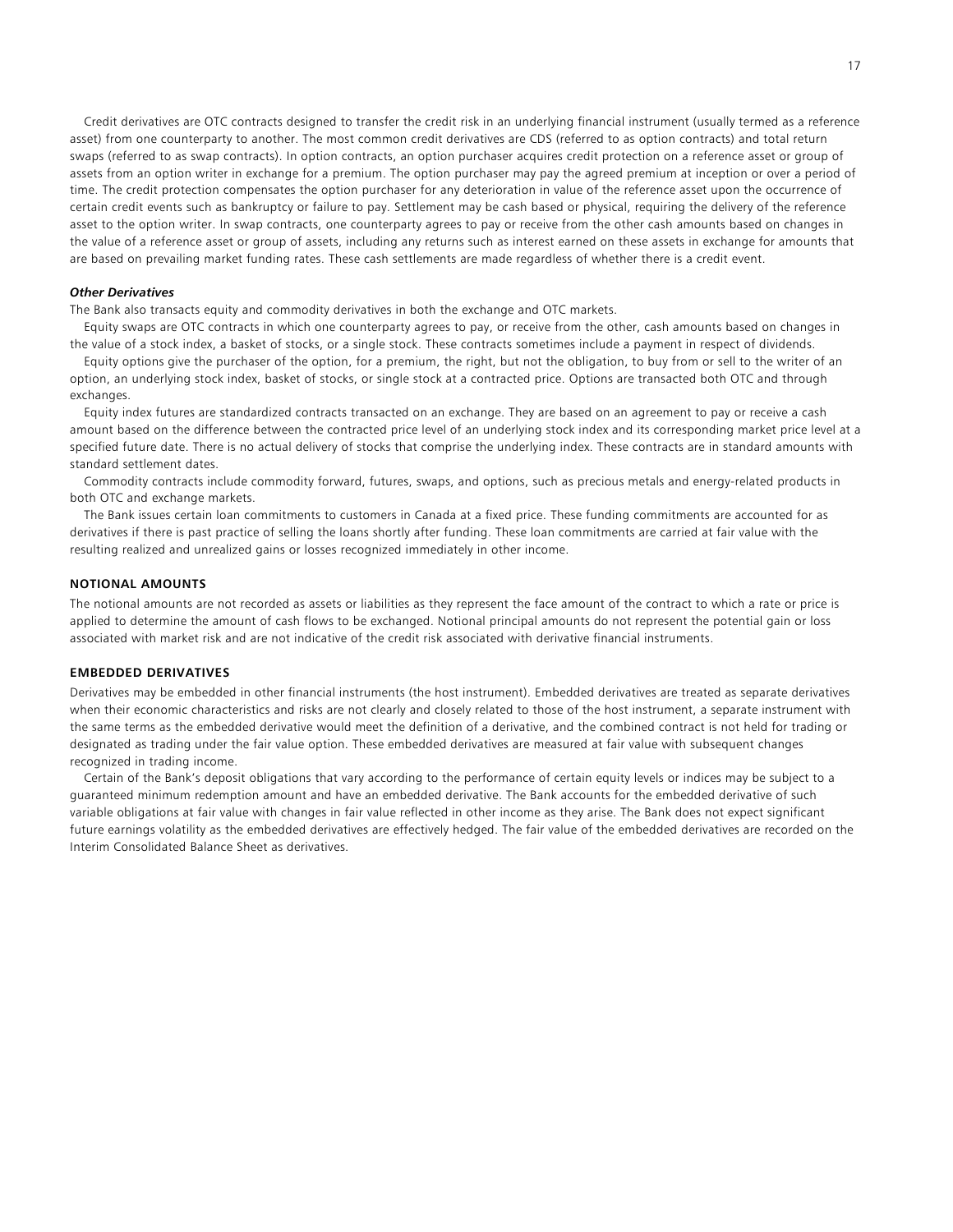# **Fair Value of Derivative Financial Instruments**

| (millions of Canadian dollars)                         |                 |                   |          | As at            |
|--------------------------------------------------------|-----------------|-------------------|----------|------------------|
|                                                        |                 | April 30, 2010    |          | October 31, 2009 |
|                                                        |                 | <b>Fair value</b> |          | Fair Value       |
|                                                        | <b>Positive</b> | <b>Negative</b>   | Positive | Negative         |
| Derivative financial instruments held or issued for    |                 |                   |          |                  |
| trading purposes                                       |                 |                   |          |                  |
| Interest rate contracts                                |                 |                   |          |                  |
| <b>Futures</b>                                         | $$-$            | \$1               | \$2      | \$—              |
| Forward rate agreements                                | 39              | 30                | 78       | 74               |
| Swaps                                                  | 14,993          | 15,364            | 17,590   | 18,166           |
| Options written                                        |                 | 594               |          | 766              |
| Options purchased                                      | 521             |                   | 652      |                  |
| Total interest rate contracts                          | 15,553          | 15,989            | 18,322   | 19,006           |
| Foreign exchange contracts                             |                 |                   |          |                  |
| Forward contracts                                      | 4,710           | 4,479             | 6,907    | 5,251            |
| Swaps                                                  | 2,348           | 841               | 2,763    | 801              |
| Cross-currency interest rate swaps                     | 7,467           | 10,687            | 7,472    | 10,627           |
| Options written                                        |                 | 861               |          | 730              |
| Options purchased                                      | 757             |                   | 731      |                  |
| Total foreign exchange contracts                       | 15,282          | 16,868            | 17,873   | 17,409           |
| Credit derivatives                                     |                 |                   |          |                  |
| Credit default swaps - protection purchased            | 189             | 115               | 1,102    | 287              |
| Credit default swaps - protection sold                 | 80              | 269               | 205      | 1,305            |
| Other                                                  |                 |                   | 9        |                  |
| Total credit derivative contracts                      | 269             | 384               | 1,316    | 1,592            |
| Other contracts                                        |                 |                   |          |                  |
| Equity contracts                                       | 1,638           | 2,484             | 2,159    | 2,122            |
| Commodity contracts                                    | 949             | 939               | 984      | 920              |
| Fair value - trading                                   | \$33,691        | \$36,664          | \$40,654 | \$41,049         |
| Derivative financial instruments held or issued        |                 |                   |          |                  |
| for non-trading purposes                               |                 |                   |          |                  |
| Interest rate contracts                                |                 |                   |          |                  |
| Forward rate agreements                                | \$1             | \$6               |          |                  |
| Swaps                                                  | 4,562           | 4,536             | \$5,675  | \$4,508          |
| Options written                                        | 5               | 7                 | 4        | 10               |
| Options purchased                                      | 86              | $\overline{2}$    | 210      |                  |
| Total interest rate contracts                          | 4,654           | 4,551             | 5,889    | 4,518            |
| Foreign exchange contracts                             |                 |                   |          |                  |
| Forward contracts                                      | 1,107           | 641               | 123      | 700              |
| Swaps                                                  | 27              |                   | 14       |                  |
| Cross-currency interest rate swaps                     | 1,061           |                   | 1,808    | 1,064            |
|                                                        | 2,195           | 1,707             | 1,945    | 1,764            |
| Total foreign exchange contracts<br>Credit derivatives |                 | 2,348             |          |                  |
|                                                        |                 | 106               |          |                  |
| Credit default swaps - protection purchased            | 47              |                   | 164      | 103              |
| Credit default swaps - protection sold                 |                 |                   |          | 24               |
| Total credit derivative contracts                      | 47              | 106               | 164      | 127              |
| Other contracts                                        |                 |                   |          |                  |
| Equity contracts                                       | 1,177           | 852               | 793      | 694              |
| Fair value - non-trading                               | \$8,073         | \$7,857           | \$8,791  | \$7,103          |
| <b>Total fair value</b>                                | \$41,764        | \$44,521          | \$49,445 | \$48,152         |

The following table distinguishes the derivative financial instruments held or issued for non-trading purposes between those that have been designated in qualifying hedge accounting relationships and those which have not been designated in qualifying hedge accounting relationships.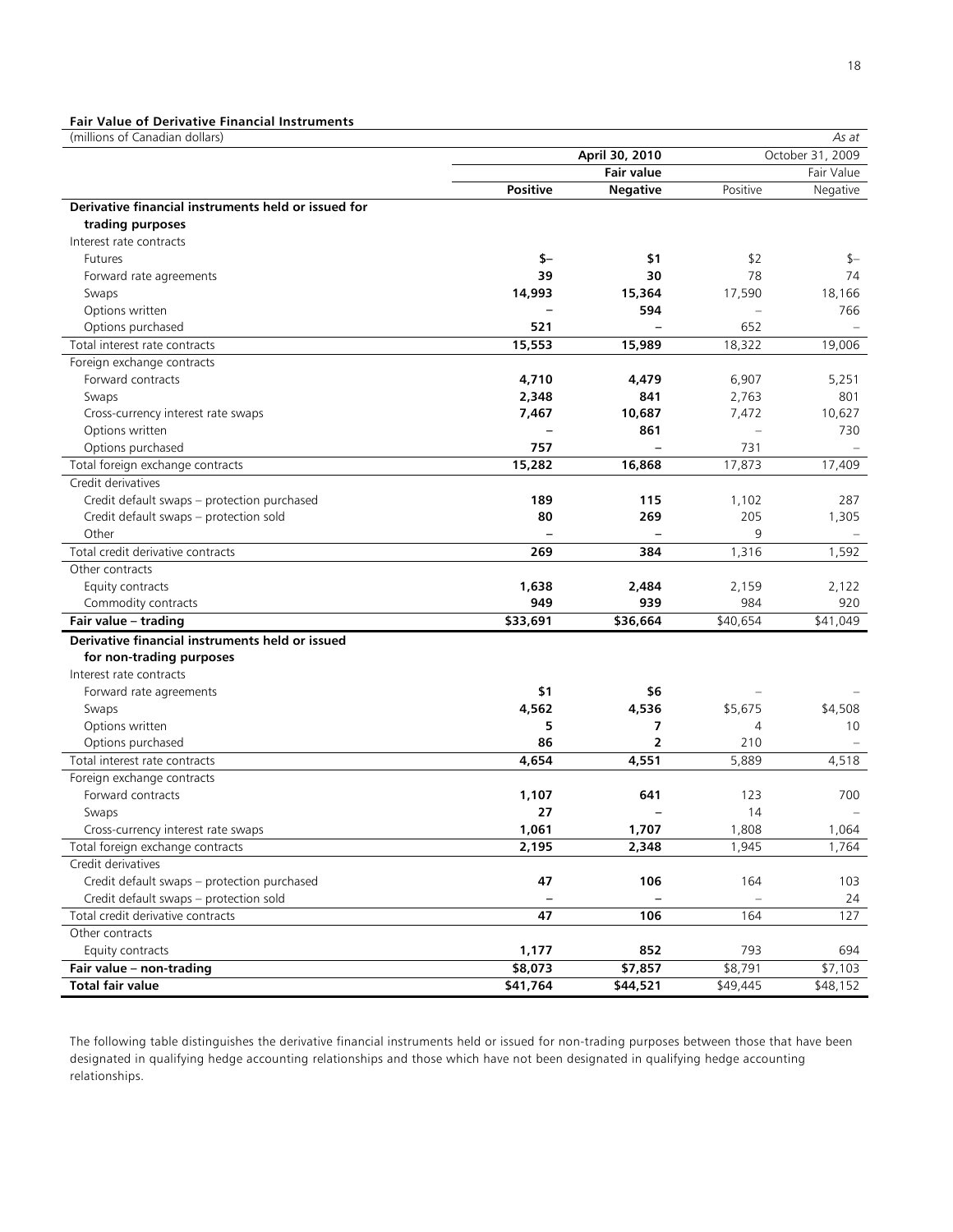# **Fair Value of Non-Trading Derivative Financial Instruments**

(millions of Canadian dollars) *As at* 

|                                             |                          |                    |                          |                          |                    | April 30, 2010                |
|---------------------------------------------|--------------------------|--------------------|--------------------------|--------------------------|--------------------|-------------------------------|
|                                             |                          |                    | <b>Derivative assets</b> |                          |                    | <b>Derivative liabilities</b> |
|                                             |                          | <b>Derivatives</b> |                          |                          | <b>Derivatives</b> |                               |
|                                             | <b>Derivatives</b>       | not in             |                          | <b>Derivatives</b>       | not in             |                               |
|                                             | in qualifying            | qualifying         |                          | in qualifying            | qualifying         |                               |
|                                             | hedging                  | hedging            | <b>Total</b>             | hedging                  | hedging            | <b>Total</b>                  |
|                                             | relationships            | relationships      | positive                 | relationships            | relationships      | negative                      |
| Derivative financial instruments held or    |                          |                    |                          |                          |                    |                               |
| issued for non-trading purposes             |                          |                    |                          |                          |                    |                               |
| Interest rate contracts                     |                          |                    |                          |                          |                    |                               |
| Forward Rate agreements                     | \$-                      | \$1                | \$1                      | $S-$                     | \$6                | \$6                           |
| Swaps                                       | 2,286                    | 2,276              | 4,562                    | 870                      | 3,666              | 4,536                         |
| Options written                             |                          | 5                  | 5                        | 1                        | 6                  | 7                             |
| Options purchased                           | 82                       | 4                  | 86                       |                          | 2                  | 2                             |
| Total interest rate contracts               | 2,368                    | 2,286              | 4,654                    | 871                      | 3,680              | 4,551                         |
| Foreign exchange contracts                  |                          |                    |                          |                          |                    |                               |
| Forward contracts                           | 1,104                    | 3                  | 1,107                    | 638                      | 3                  | 641                           |
| Swaps                                       | 27                       |                    | 27                       |                          |                    |                               |
| Cross-currency interest rate swaps          | 336                      | 725                | 1,061                    | 1,406                    | 301                | 1,707                         |
| Total foreign exchange contracts            | 1,467                    | 728                | 2,195                    | 2,044                    | 304                | 2,348                         |
| Credit derivatives                          |                          |                    |                          |                          |                    |                               |
| Credit default swaps – protection purchased |                          | 47                 | 47                       |                          | 106                | 106                           |
| Total credit derivatives                    | $\overline{\phantom{m}}$ | 47                 | 47                       | $\overline{\phantom{m}}$ | 106                | 106                           |
| Other contracts                             |                          |                    |                          |                          |                    |                               |
| Equity contracts                            | $\equiv$                 | 1,177              | 1,177                    | $\overline{\phantom{m}}$ | 852                | 852                           |
| Total other contracts                       | $\equiv$                 | 1,177              | 1,177                    | $\equiv$                 | 852                | 852                           |
| Fair value - non-trading                    | \$3,835                  | \$4,238            | \$8,073                  | \$2,915                  | \$4,942            | \$7,857                       |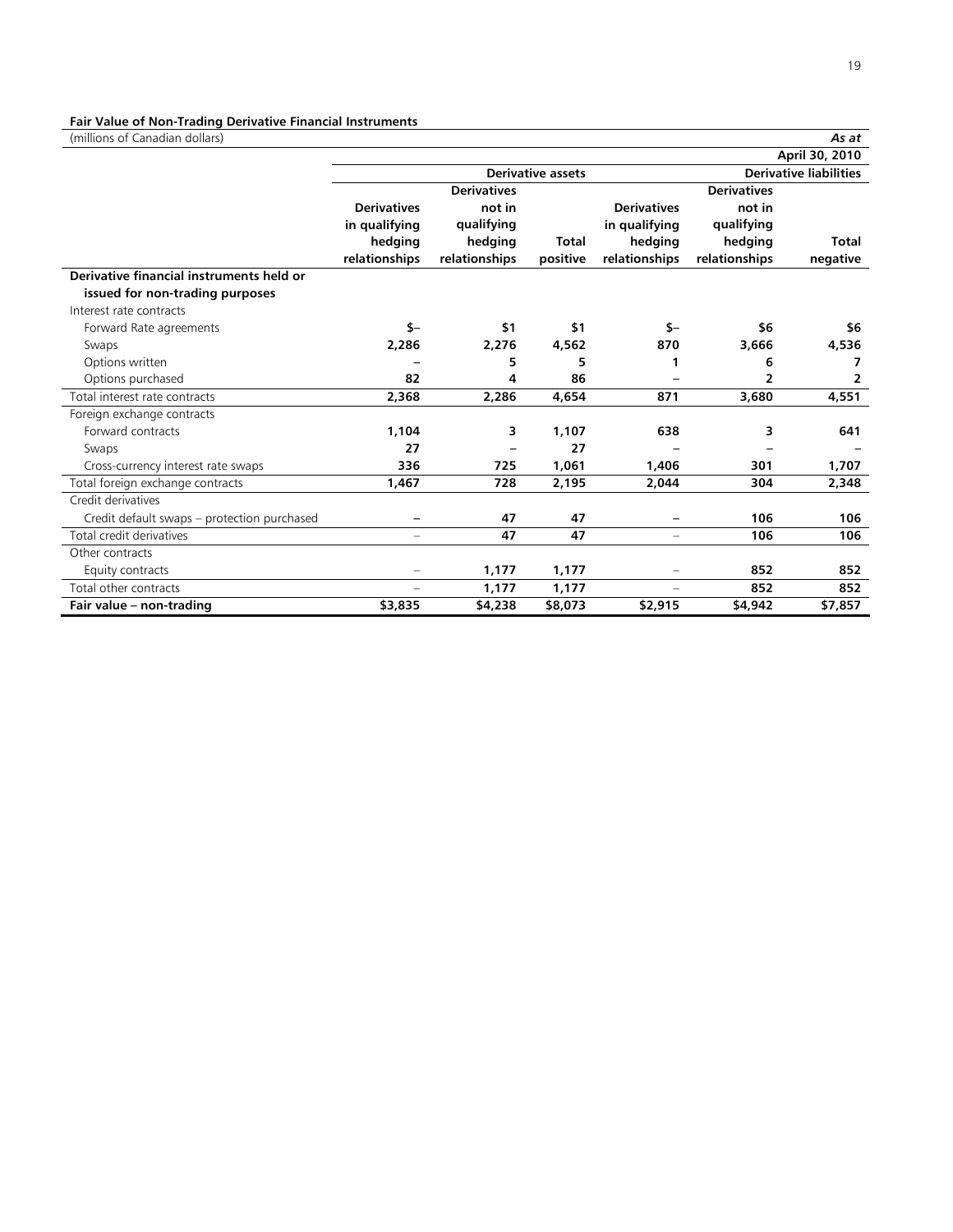| (millions of Canadian dollars)              |                          |                 |                   |                          |               | As at                  |
|---------------------------------------------|--------------------------|-----------------|-------------------|--------------------------|---------------|------------------------|
|                                             |                          |                 |                   |                          |               | October 31, 2009       |
|                                             |                          |                 | Derivative assets |                          |               | Derivative liabilities |
|                                             |                          |                 |                   |                          | Derivatives   |                        |
|                                             | Derivatives in           | Derivatives not |                   | Derivatives in           | not in        |                        |
|                                             | qualifying               | in qualifying   |                   | qualifying               | qualifying    |                        |
|                                             | hedging                  | hedging         | Total             | hedging                  | hedging       | Total                  |
|                                             | relationships            | relationships   | positive          | relationships            | relationships | negative               |
| Derivative financial instruments held or    |                          |                 |                   |                          |               |                        |
| issued for non-trading purposes             |                          |                 |                   |                          |               |                        |
| Interest rate contracts                     |                          |                 |                   |                          |               |                        |
| Swaps                                       | \$2,851                  | \$2,824         | \$5,675           | \$795                    | \$3,713       | \$4,508                |
| Options written                             |                          | 4               | 4                 |                          | 10            | 10 <sup>°</sup>        |
| Options purchased                           | 204                      | 6               | 210               |                          |               |                        |
| Total interest rate contracts               | 3,055                    | 2,834           | 5,889             | 795                      | 3,723         | 4,518                  |
| Foreign exchange contracts                  |                          |                 |                   |                          |               |                        |
| Forward contracts                           | 119                      | 4               | 123               | 695                      | 5             | 700                    |
| Swaps                                       |                          | 14              | 14                |                          |               |                        |
| Cross-currency interest rate swaps          | 883                      | 925             | 1,808             | 590                      | 474           | 1,064                  |
| Total foreign exchange contracts            | 1.002                    | 943             | 1,945             | 1,285                    | 479           | 1,764                  |
| Credit derivatives                          |                          |                 |                   |                          |               |                        |
| Credit default swaps - protection purchased |                          | 164             | 164               |                          | 103           | 103                    |
| Credit default swaps - protection sold      | $\overline{\phantom{m}}$ |                 |                   | $\overline{\phantom{0}}$ | 24            | 24                     |
| Total credit derivatives                    | $\equiv$                 | 164             | 164               | $\equiv$                 | 127           | 127                    |
| Other contracts                             |                          |                 |                   |                          |               |                        |
| Equity contracts                            |                          | 793             | 793               |                          | 694           | 694                    |
| Total other contracts                       |                          | 793             | 793               |                          | 694           | 694                    |
| Fair value - non-trading                    | \$4,057                  | \$4,734         | \$8,791           | \$2,080                  | \$5,023       | \$7,103                |

The following tables disclose the impact of derivatives and hedged items, where appropriate, on the Interim Consolidated Statement of Income and on the Interim Consolidated Statement of Other Comprehensive Income for the six months ended April 30, 2010.

| <b>Fair Value Hedges</b> |  |
|--------------------------|--|
|--------------------------|--|

| Fair value Hedges                    |                    |                    |                 |                           |
|--------------------------------------|--------------------|--------------------|-----------------|---------------------------|
| (millions of Canadian dollars)       |                    |                    |                 | For the six months ended  |
|                                      |                    |                    |                 | April 30, 2010            |
|                                      |                    |                    |                 | Amounts excluded from the |
|                                      |                    |                    | Hedge           | assessment of hedge       |
|                                      | <b>Derivatives</b> | <b>Hedged item</b> | ineffectiveness | effectiveness             |
| Fair value hedges                    |                    |                    |                 |                           |
| Interest rate contracts <sup>1</sup> | \$32               | \$(38)             | \$(6)           | \$(53)                    |
| <b>Total</b>                         | \$32               | $$^{(38)}$         | \$(6)           | \$(53)                    |

1 Amounts are recorded in other income.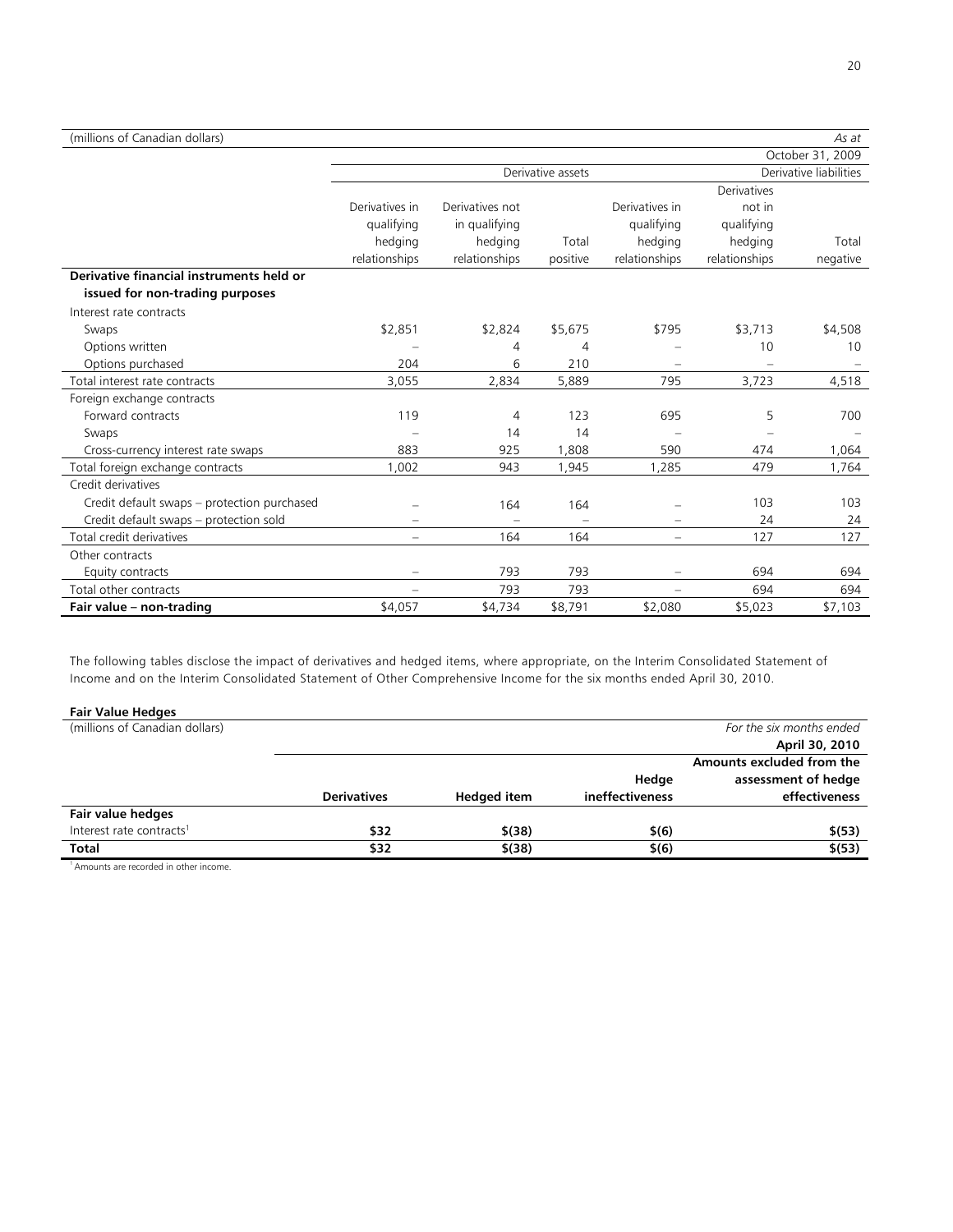### **Cash Flow and Net Investment Hedges**

|                                 |                          |                                                      | For the six months ended              |
|---------------------------------|--------------------------|------------------------------------------------------|---------------------------------------|
|                                 |                          |                                                      | April 30, 2010                        |
| <b>Amounts</b><br>recognized in | <b>Amounts</b>           |                                                      | Amounts excluded from the             |
|                                 |                          |                                                      | assessment of hedge                   |
|                                 |                          |                                                      | effectiveness <sup>3</sup>            |
|                                 |                          |                                                      |                                       |
| \$256                           | \$1,204                  | \$(1)                                                | \$—                                   |
| (547)                           | (10)                     |                                                      |                                       |
| 198                             | 151                      | 6                                                    |                                       |
| \$(93)                          | \$1,345                  | \$5                                                  | \$–                                   |
|                                 |                          |                                                      |                                       |
| \$731                           | $s -$                    | \$-                                                  | \$(4)                                 |
|                                 | $OCl1$ on<br>derivatives | reclassified from<br>$OCl1$ into income <sup>2</sup> | Hedge<br>ineffectiveness <sup>3</sup> |

<sup>1</sup> Other comprehensive income are pre-tax amounts.

 $2$  Amounts are recorded in net interest income.

3 Amounts are recorded in other income.

4 Includes non-derivative instruments designated as hedging instruments in qualifying hedge accounting relationships.

The following table presents gains (losses) on non-trading derivatives that have not been designated in qualifying hedge accounting relationships for the six months ended April 30, 2010. These gains (losses) are partially offset by gains (losses) recorded in the Interim Consolidated Statement of Income and in other comprehensive income on related non-derivative instruments.

# **Gains (Losses) on Non-Trading Derivatives not Designated in Qualifying Hedge Accounting Relationships**

| (millions of Canadian dollars)          | For the six months ended<br>April 30, 2010 |
|-----------------------------------------|--------------------------------------------|
| Interest rate contracts <sup>1</sup>    | \$(70)                                     |
| Foreign exchange contracts <sup>1</sup> | (6)                                        |
| Credit derivatives <sup>1</sup>         | (68)                                       |
| Equity <sup>1</sup>                     | 235                                        |
| Other contracts <sup>1</sup>            | (2)                                        |
| Total                                   | \$89                                       |

<sup>1</sup> Amounts are recorded in other income.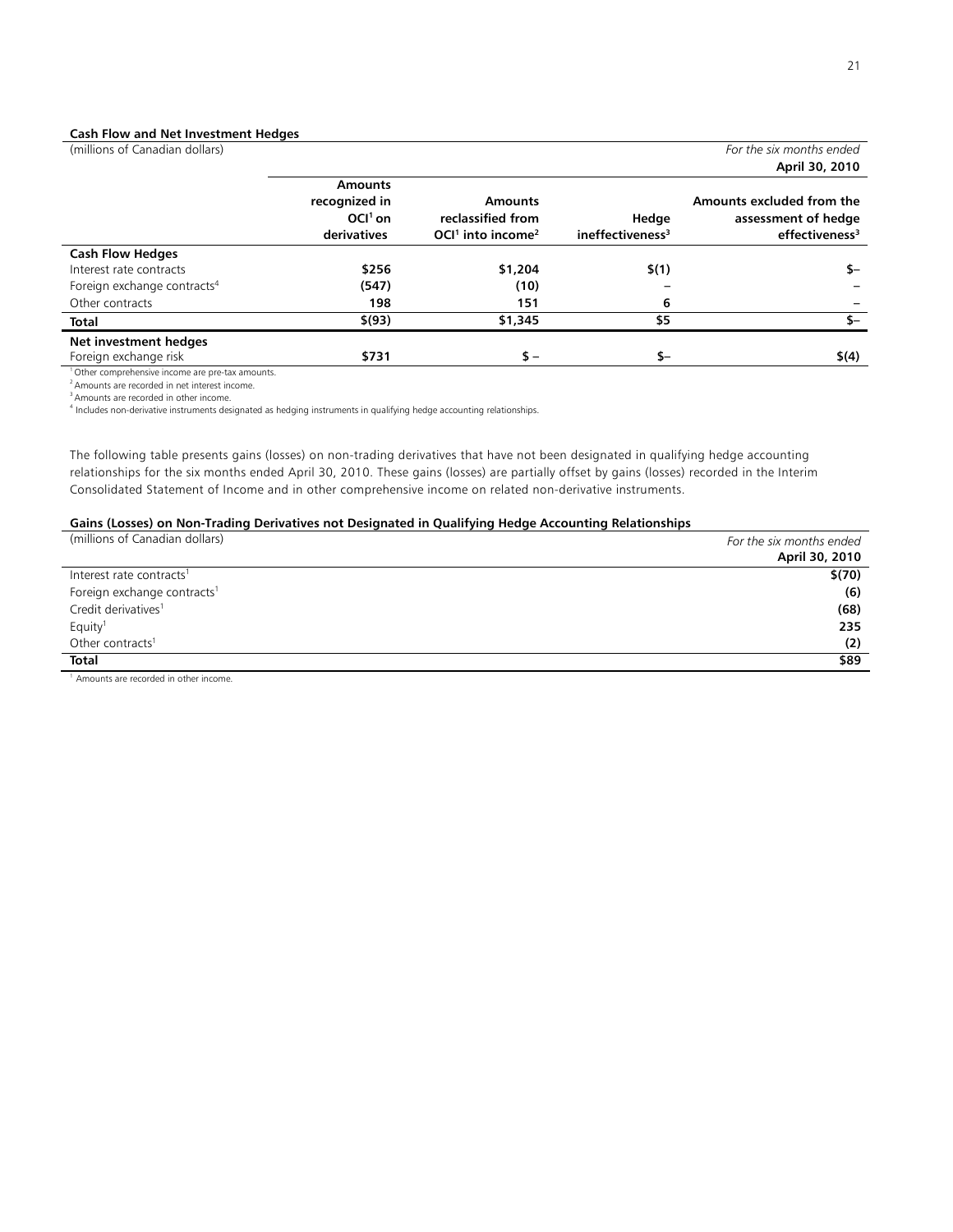The following table presents the notional principal balances for the Bank's OTC and exchange-traded derivative financial instruments as at April 30, 2010.

### **Over-the-Counter and Exchange-Traded Derivative Financial Instruments**

| (billions of Canadian dollars)              |           |                          |                |                   | April 30, 2010 | October 31, 2009 |
|---------------------------------------------|-----------|--------------------------|----------------|-------------------|----------------|------------------|
|                                             |           |                          | <b>Trading</b> |                   |                |                  |
|                                             | Over-the- | Exchange-                |                | Non-              |                |                  |
| <b>Notional principal</b>                   | counter   | traded                   | <b>Total</b>   | trading           | <b>Total</b>   | Total            |
| Interest rate contracts                     |           |                          |                |                   |                |                  |
| <b>Futures</b>                              | $S-$      | \$188.7                  | \$188.7        | $S-$              | \$188.7        | \$173.7          |
| Forward rate agreements                     | 106.7     |                          | 106.7          | 13.4              | 120.1          | 111.2            |
| Swaps                                       | 1,013.9   | $\overline{\phantom{m}}$ | 1,013.9        | 321.3             | 1,335.2        | 1,203.9          |
| Options written                             | 20.9      | 16.2                     | 37.1           | 1.2               | 38.3           | 66.3             |
| Options purchased                           | 15.1      | 29.7                     | 44.8           | 9.2               | 54.0           | 86.5             |
| Total interest rate contracts               | 1,156.6   | 234.6                    | 1,391.2        | 345.1             | 1,736.3        | 1,641.6          |
| Foreign exchange contracts                  |           |                          |                |                   |                |                  |
| <b>Futures</b>                              |           | 13.2                     | 13.2           | $\qquad \qquad -$ | 13.2           | 14.7             |
| Forward contracts                           | 339.9     |                          | 339.9          | 36.4              | 376.3          | 336.7            |
| Swaps                                       | 19.1      | -                        | 19.1           | 0.3               | 19.4           | 21.4             |
| Cross-currency interest rate swaps          | 290.7     | $\qquad \qquad -$        | 290.7          | 28.7              | 319.4          | 308.5            |
| Options written                             | 43.6      | -                        | 43.6           |                   | 43.6           | 36.9             |
| Options purchased                           | 40.9      | -                        | 40.9           | -                 | 40.9           | 32.5             |
| Total foreign exchange contracts            | 734.2     | 13.2                     | 747.4          | 65.4              | 812.8          | 750.7            |
| <b>Credit derivatives</b>                   |           |                          |                |                   |                |                  |
| Credit default swaps – protection purchased | 10.3      | -                        | 10.3           | 6.3               | 16.6           | 40.9             |
| Credit default swaps - protection sold      | 9.4       | -                        | 9.4            |                   | 9.4            | 30.9             |
| Total credit derivative contracts           | 19.7      | $\qquad \qquad -$        | 19.7           | 6.3               | 26.0           | 71.8             |
| <b>Other contracts</b>                      |           |                          |                |                   |                |                  |
| Equity contracts                            | 36.3      | 6.3                      | 42.6           | 18.1              | 60.7           | 63.8             |
| Commodity contracts                         | 8.4       | 4.0                      | 12.4           |                   | 12.4           | 11.6             |
| <b>Total</b>                                | \$1,955.2 | \$258.1                  | \$2,213.3      | \$434.9           | \$2,648.2      | \$2,539.5        |

## **DERIVATIVE-RELATED RISKS**

#### *Market Risk*

Derivative instruments, in the absence of any compensating upfront cash payments, generally have no market value at inception. They obtain value, positive or negative, as relevant interest rates, foreign exchange rates, equity, commodity or credit prices or indices change, such that the previously contracted terms of the derivative transactions have become more or less favourable than what can be negotiated under current market conditions for contracts with the same terms and the same remaining period to expiry.

 The potential for derivatives to increase or decrease in value as a result of the foregoing factors is generally referred to as market risk. This market risk is managed by senior officers responsible for the Bank's trading business and is monitored independently by the Bank's Risk Management Group.

### *Credit Risk*

Credit risk on derivative financial instruments, also known as counterparty credit risk, is the risk of a financial loss occurring as a result of the failure of a counterparty to meet its obligation to the Bank. The Treasury Credit area within Wholesale Banking is responsible for implementing and ensuring compliance with credit policies established by the Bank for the management of derivative credit exposures.

 Derivative-related credit risks are subject to the same credit approval, limit, and monitoring standards that are used for managing other transactions that create credit exposure. This includes evaluating the creditworthiness of counterparties, and managing the size, diversification, and maturity structure of the portfolios. The Bank actively engages in risk mitigation strategies through the use of multiproduct derivative master netting agreements, collateral, and other risk mitigation techniques. Master netting agreements reduce risk to the Bank by allowing the Bank to close out and net transactions with counterparties subject to such agreements upon the occurrence of certain events. The effect of these master netting agreements is shown in the table below entitled "Current Replacement Cost of Derivatives".

 Also shown in the table entitled "Current Replacement Cost of Derivatives", is the current replacement cost, which is the positive fair value of all outstanding derivative financial instruments, and represents the Bank's maximum derivative credit exposure.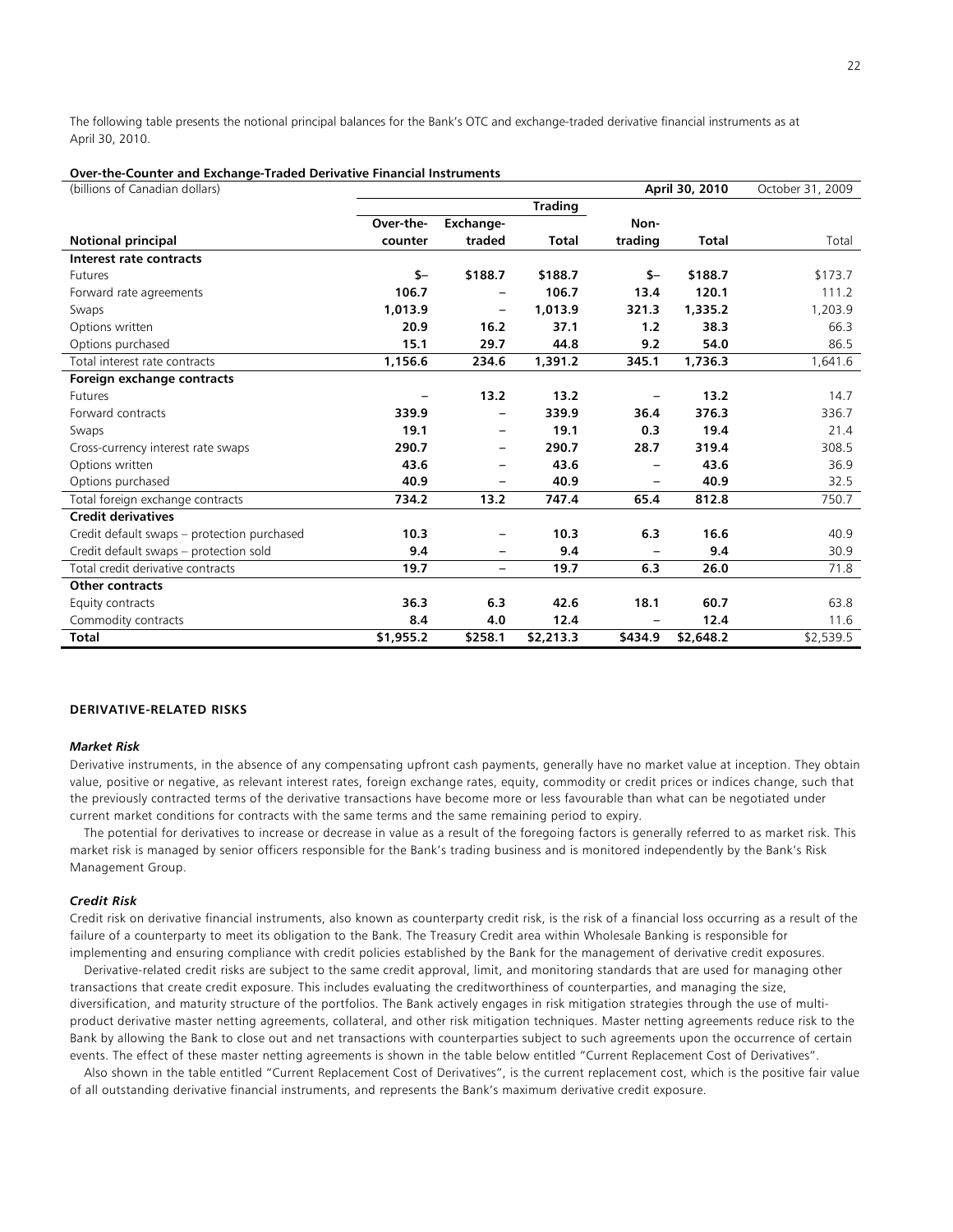### **Current Replacement Cost of Derivatives**

| (millions of Canadian dollars) |           | Canada <sup>1</sup><br>United States <sup>1</sup> |           | Other international <sup>1</sup> |           | Total    |           |          |
|--------------------------------|-----------|---------------------------------------------------|-----------|----------------------------------|-----------|----------|-----------|----------|
|                                | April 30, | October                                           | April 30, | October                          | April 30, | October  | April 30, | October  |
| By sector                      | 2010      | 31, 2009                                          | 2010      | 31, 2009                         | 2010      | 31, 2009 | 2010      | 31, 2009 |
| Financial                      | \$27,020  | \$30,563                                          | \$187     | \$128                            | \$6,557   | \$9,501  | \$33,764  | \$40,192 |
| Government                     | 3,298     | 3,600                                             |           | $\qquad \qquad -$                | 370       | 774      | 3,668     | 4,374    |
| Other                          | 2,459     | 2.810                                             | 684       | 717                              | 645       | 449      | 3,788     | 3,976    |
| Current replacement cost       | \$32,777  | \$36,973                                          | \$871     | \$845                            | \$7,572   | \$10,724 | \$41,220  | \$48,542 |
| Less: impact of master netting |           |                                                   |           |                                  |           |          |           |          |
| agreements and collateral      |           |                                                   |           |                                  |           |          | 34,443    | 40,519   |
| Total                          |           |                                                   |           |                                  |           |          | \$6,777   | \$8,023  |

<sup>1</sup> Based on geographic location of unit responsible for recording revenue.

|                                |                |                  | April 30, | October  |
|--------------------------------|----------------|------------------|-----------|----------|
|                                |                |                  | 2010      | 31, 2009 |
| By location of risk $1$        | April 30, 2010 | October 31, 2009 | $%$ mix   | $%$ mix  |
| Canada                         | \$3,697        | \$4,269          | 54.5%     | 53.2%    |
| United States                  | 1,347          | .590             | 19.9      | 19.8     |
| Other international            |                |                  |           |          |
| United Kingdom                 | 263            | 191              | 3.9       | 2.4      |
| Europe – other                 | 738            | 1,373            | 10.9      | 17.1     |
| Other                          | 732            | 600              | 10.8      | 7.5      |
| Total other international      | 1,733          | 2.164            | 25.6      | 27.0     |
| Total current replacement cost | 6,777          | \$8,023          | 100.0%    | 100.0%   |

<sup>1</sup> After impact of master netting agreements and collateral.

Certain of the Bank's derivative contracts are governed by master derivative agreements having provisions that may permit our counterparties to require, upon the occurrence of a certain contingent event, (i) the posting of collateral or other acceptable remedy such as assignment of the affected contracts to an acceptable counterparty, or (ii) settlement of outstanding derivative contracts. Most often, these contingent events are in the form of a downgrade of the senior debt ratings of the Bank, either as counterparty or as guarantor of one of the Bank's subsidiaries. At April 30, 2010, the aggregate net liability position of those contracts would require (i) the posting of collateral or other acceptable remedy totalling \$17 million (October 31, 2009 – \$20 million) in the event of a one-notch or two-notch downgrade in the Bank's senior debt ratings and (ii) funding totalling nil following the termination and settlement of outstanding derivative contracts in the event of a one-notch or two-notch downgrade in the Bank's senior debt ratings.

 Certain of the Bank's derivative contracts are governed by master derivative agreements having credit support provisions that permit our counterparties to call for collateral depending on the net mark-to-market exposure position of all derivative contracts governed by that master derivative agreement. Some of these agreements may permit our counterparties to require, upon the downgrade of the senior debt ratings of the Bank, to post additional collateral. As at April 30, 2010, the fair value of all derivative instruments with credit risk related contingent features in a net liability position was \$9.9 billion (October 31, 2009 – \$8 billion). The Bank has posted \$7.6 billion (October 31, 2009 – \$5 billion) of collateral for this exposure in the normal course of business. At April 30, 2010, the impact of a one-notch downgrade in the Bank's senior debt ratings would require the Bank to post an additional \$0.5 billion of collateral (October 31, 2009 – \$0.5 billion) to that posted in the normal course of business. A two-notch downgrade in the Bank's senior debt ratings would require the Bank to post an additional \$1.5 billion of collateral (October 31, 2009 – \$1.5 billion) to that posted in the normal course of business.

## **FUTURE ACCOUNTING CHANGES**

#### *Postretirement Benefit Plan Assets*

FSP No. SFAS 132(R)-1, *Employers' Disclosures about Postretirement Benefit Plan Assets* (FSP SFAS 132(R)-1/ASC 715-20-65-2) amends SFAS132 (revised 2003), *Employers' Disclosures about Pensions and Other Postretirement Benefits*. The objectives of these disclosures are to provide users of financial statements with an understanding of how investment allocation decisions are made, including the factors that are pertinent to an understanding of investment policies and strategies. As well, it aims to provide information on the major categories of plan assets and the inputs and valuation techniques used to measure the fair value of plan assets. The Bank is required to adopt the standard effective November 1, 2009, for reporting on October 31, 2010. The Bank is in the process of assessing the impact of this standard on the Consolidated Financial Statements.

#### *Fair Value Measurements*

Update No. 2010-06, *Fair Value Measurements and Disclosures (Topic 820): Improving Disclosures about Fair Value Measurements* (ASC 820-10-50) requires additional disclosures for assets and liabilities measured at fair value on a recurring and non-recurring basis. In addition to its current disclosures, the Bank is required to present the fair value hierarchy at a more granular level. In addition, more detailed